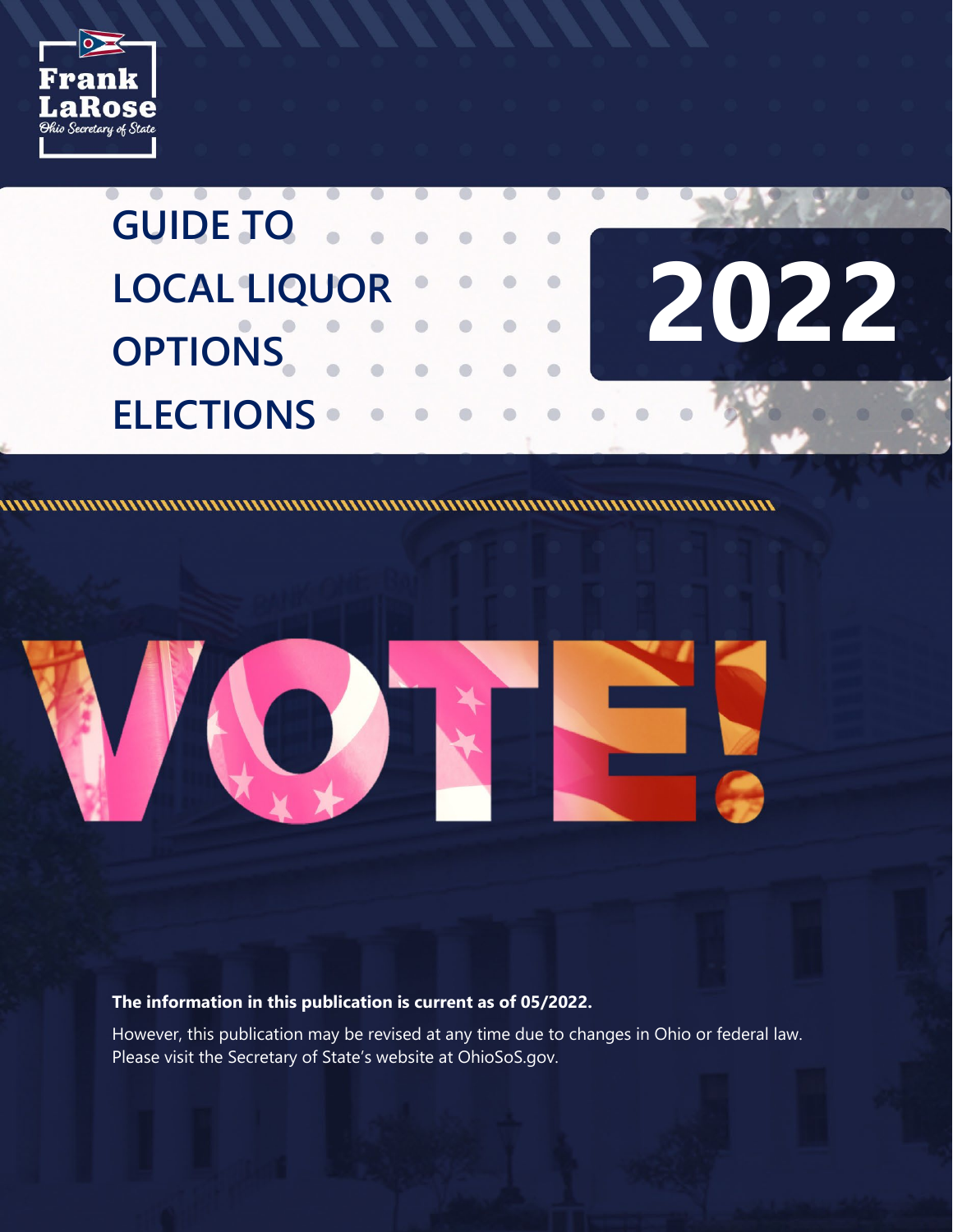# **Introduction**

This guide was prepared to comply with *[R.C. 3501.05\(P\)](https://codes.ohio.gov/ohio-revised-code/section-3501.05)* which requires the Secretary of State to publish instructions describing how to petition for any local liquor option election involving the sale of intoxicating liquor or beer.

The procedures and requirements for preparing and filing a valid local liquor option petition are outlined in these pages. Petition forms may be obtained from either a *[county board of elections](http://www.sos.state.oh.us/SOS/elections/electionsofficials/boeDirectory.aspx#dir)* or online at *[https://www.OhioSoS.gov/elections/elections-officials/forms-petitions/](https://www.ohiosos.gov/elections/elections-officials/forms-petitions/)*.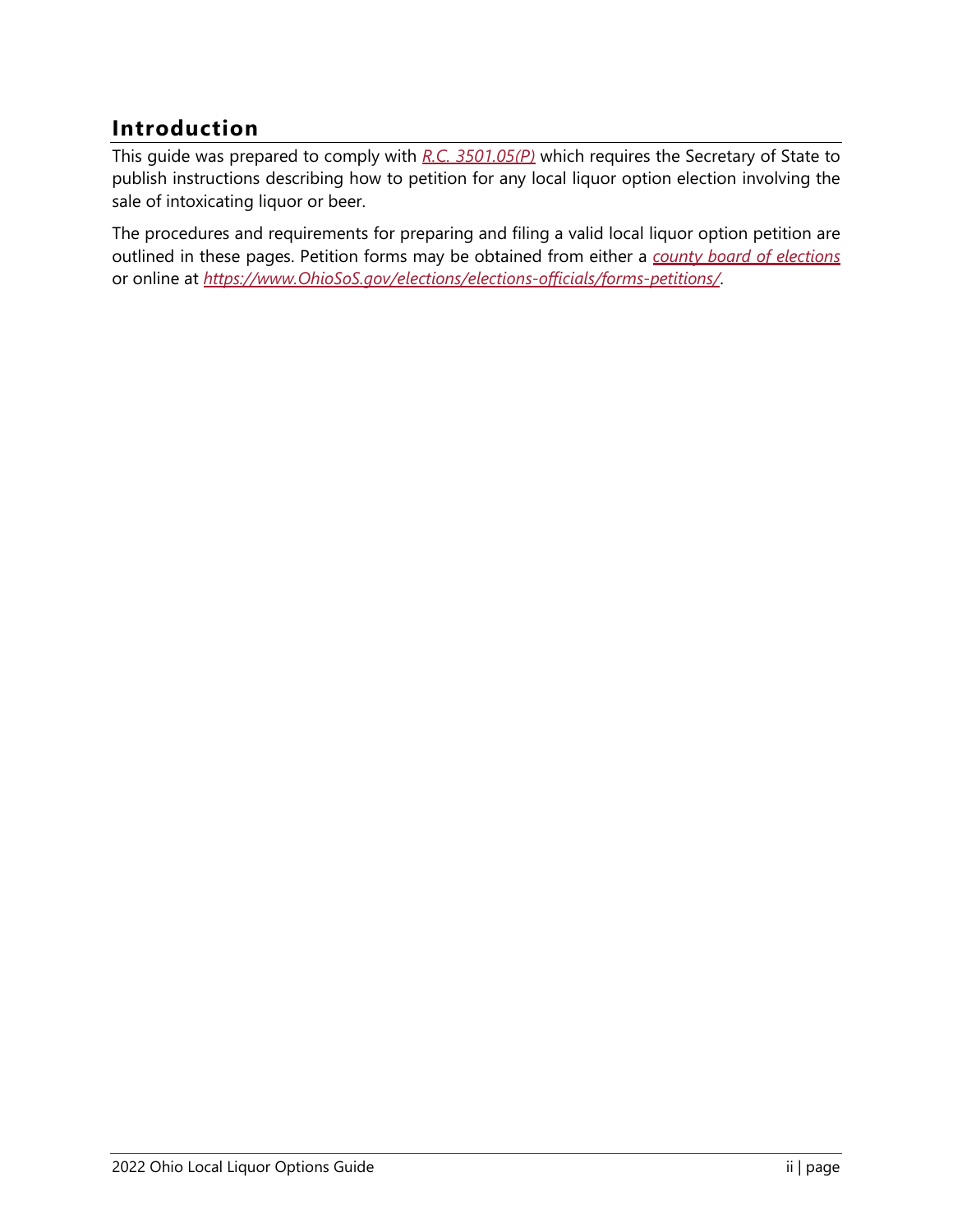# **Table of Contents**

| Local Liquor Option Elections - In General                                                                                                                   | 1            |
|--------------------------------------------------------------------------------------------------------------------------------------------------------------|--------------|
| Petitioner's Responsibilities                                                                                                                                | 1            |
| Definitions                                                                                                                                                  | $\mathbf{1}$ |
| Determining Current Status of Precinct                                                                                                                       | 2            |
| <b>Effect of Local Liquor Option Elections</b>                                                                                                               | 3            |
| When Local Liquor Option Elections May be Held                                                                                                               | 4            |
| Choosing Local Liquor Option Election Questions                                                                                                              | 5            |
| <b>The Petition Process</b>                                                                                                                                  | 10           |
| Process for 5-A, 5-C, 5-D, 5-P, and 5-Q Petitions                                                                                                            | 11           |
| Process for Local Liquor Option Petition - Spirituous Liquor by the Glass (for precincts<br>that voted in 1933 against the repeal of Prohibition) (Form 5-B) | 14           |
| Process for Particular Use at a Specific Location Local Liquor Option Election (Non-<br>nuisance: Form 5-R)                                                  | 16           |
| <b>Special Instructions</b>                                                                                                                                  | 19           |
| Process for 5-S Petition                                                                                                                                     | 20           |
| Process for site specific local liquor option election following finding of a nuisance (by<br>judgment entry only)                                           | 22           |
| <b>General Requirements for Petitions</b>                                                                                                                    | 23           |
| List of Permit Holders                                                                                                                                       | 25           |
| <b>Street Listing</b>                                                                                                                                        | 26           |
| Local Liquor Option Election Results                                                                                                                         | 28           |
| Protests                                                                                                                                                     | 28           |
| Inquiries                                                                                                                                                    | 29           |
| <b>Local Liquor Option Forms</b>                                                                                                                             | 29           |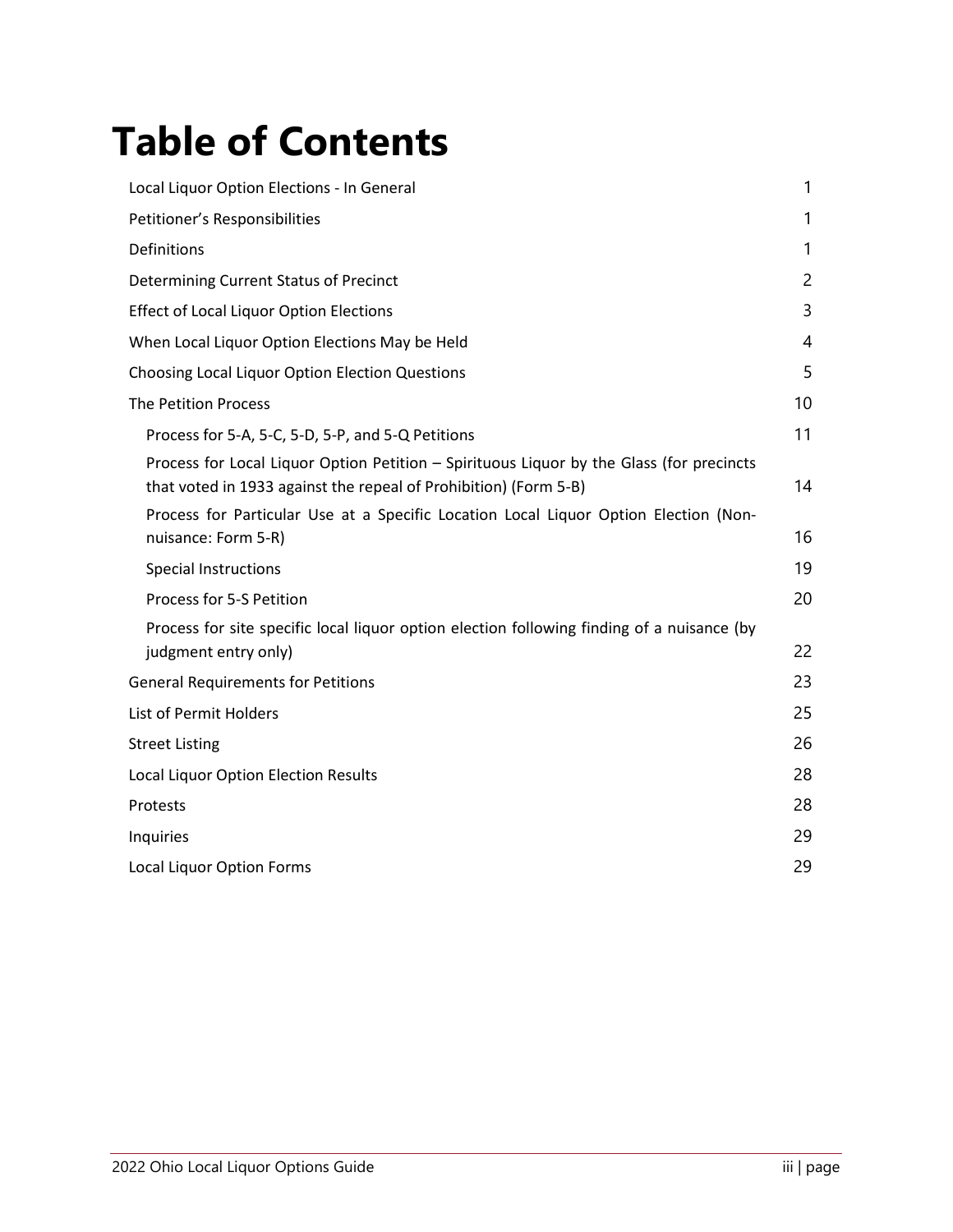# <span id="page-3-0"></span>**Local Liquor Option Elections - In General**

Local liquor option elections allow registered voters to vote on the question of whether, and to what extent, alcohol sales and consumption will be allowed within a particular area, usually a precinct. Local liquor option elections can specify certain types of alcohol that may be made available within that precinct and whether the alcohol may be consumed on-premises only, offpremises only, or both on- and off-premises. $<sup>1</sup>$  $<sup>1</sup>$  $<sup>1</sup>$ </sup>

# <span id="page-3-1"></span>**Petitioner's Responsibilities**

This publication is general in nature and is not intended to be the exclusive source of information about local liquor options. The **petitioner** must determine which local liquor option question(s) to submit to the voters. Additionally, the **petitioner** is responsible for complying with all applicable constitutional and statutory provisions governing local liquor option elections. Because neither a county board of elections nor the Secretary of State's office can give the petitioner legal advice, the petitioner is encouraged to seek private legal counsel.

# <span id="page-3-2"></span>**Definitions [2](#page-3-4)**

Ohio liquor control law divides alcoholic beverages into various classes according to their alcohol content. A local liquor option election will affect only the sale of those classes of beverages that are specifically designated on the petition and in the ballot language.

# **"Beer"**

Refers to all beverages brewed or fermented wholly or in part from malt products and containing  $\frac{1}{2}$  of 1 percent or more of alcohol by volume.

# **"Intoxicating Liquor" and "Liquor"**

Refers to a broad classification including all liquids and compounds, other than beer, containing at least ½ of 1 percent of alcohol by volume. This includes cider and alcohol, and all solids and confections which contain ½ of 1 percent of alcohol by volume.

# **"Mixed Beverages"**

Refers to premixed, bottled products and solids and confections obtained by combining whiskey, neutral spirits, brandy, gin or other distilled spirits with water, pure juices, or other flavorings. The completed product must contain not less than ½ of 1 percent and not more than 21 percent of alcohol by volume.

# **"Spirituous Liquor"**

Refers to all intoxicating liquors containing more than 21 percent of alcohol by volume.

### **"Wine"**

Refers to all liquids made from the fermented juices of grapes, fruits, or other agricultural products and containing not less than ½ of 1 percent and not more than 21 percent of alcohol by volume.

<span id="page-3-3"></span><sup>1</sup> *[R.C. 4301.32](http://codes.ohio.gov/orc/4301.32)*.

<span id="page-3-4"></span><sup>2</sup> *[R.C. 4301.01](http://codes.ohio.gov/orc/4301.01)*.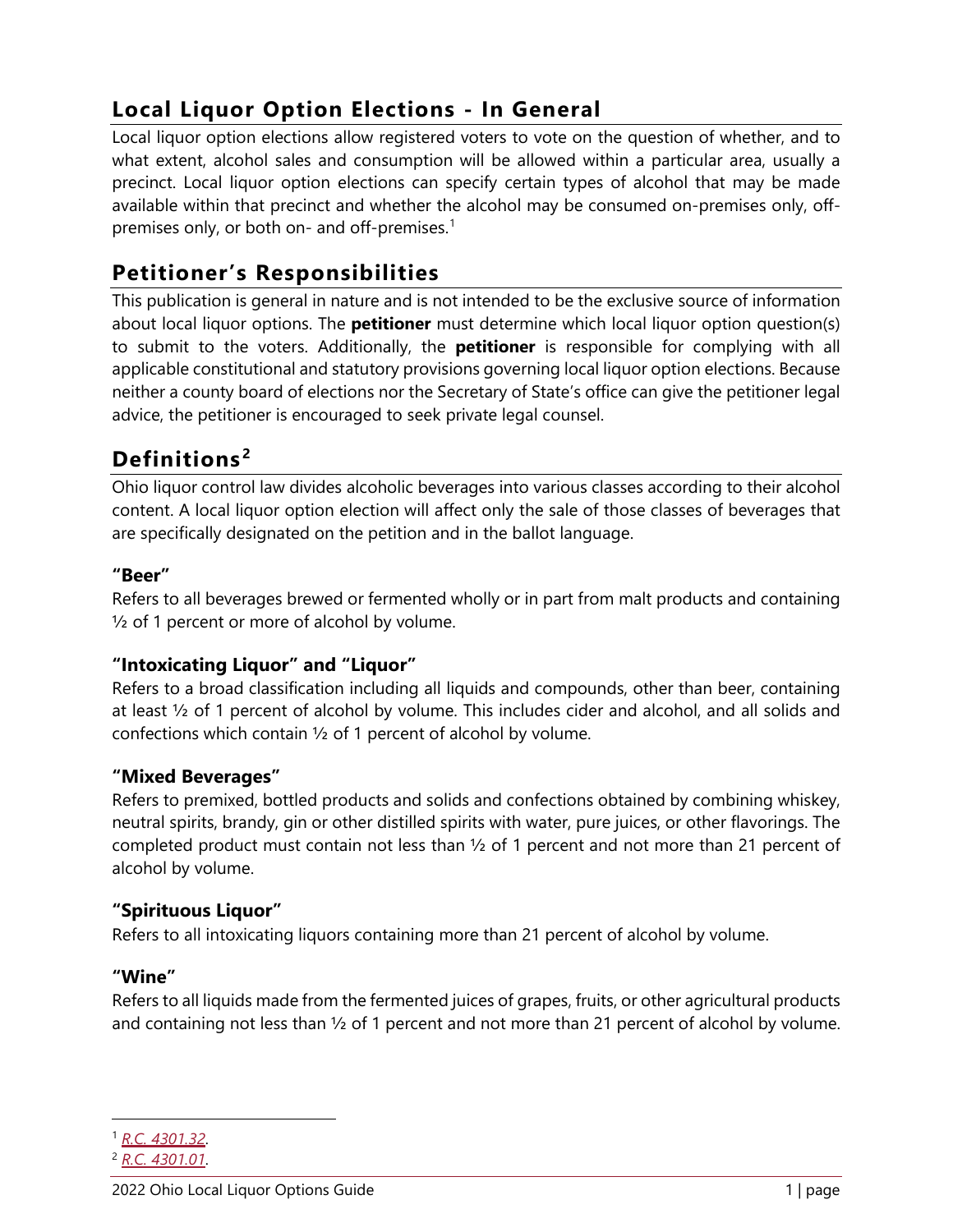# <span id="page-4-0"></span>**Determining Current Status of Precinct**

When considering whether to place a local liquor option question on the ballot in order to allow or prohibit the consumption or sale of a particular type of alcohol, a petitioner must first determine the current "wet" or "dry" status of the precinct or location within a precinct. Although the county board of elections does not determine whether an area is wet or dry, it has the voting history for all local liquor option elections in the county.

If a precinct's boundaries have changed since a prior local liquor option election was held, the results of that election affect all of the territory that constituted the precinct when the election was held, even if that territory is no longer a part of the original precinct. An example is as follows:



*Precinct boundaries as of 2016 (left) and redrawn boundaries as of 2022 (right).* 

*The redrawn area places building "A" within Precinct B.*

*In 2016, Building A was constructed in Precinct A, which is a dry precinct. In 2019, voters in Precinct B approved the sale of beer and wine and mixed beverages. In 2020, the county board of elections redrew the precinct boundaries to reflect population shifts within the county. Building A is now located in Precinct B as a result of the change in precinct boundaries. Larry Liquor purchases Building A in 2021 and wants to open a restaurant that serves wine and mixed beverages. However, the territory where Building A is located is still dry because it was not included in Precinct B at the time the voters approved the sale of beer and wine and mixed beverages. Consequently, Mr. Liquor can obtain a permit to sell wine and mixed beverages only if the voters in Precinct B again approve a local liquor option allowing the sale of wine and mixed beverages.*

Additionally, if the boundaries of a precinct change after a local liquor option petition has been filed, the local liquor option election must be held in the area that constituted the precinct at the time the petition was filed, regardless of the subsequent change in boundaries.<sup>[3](#page-4-1)</sup> Changes in a precinct's boundaries are effective only on or after the date on which a majority of the members of the county board of elections votes to adopt the changes.

**Exception:** *Generally, a local liquor option election is held in a single precinct.[4](#page-4-2) A potential exception to this rule is a local liquor option election regarding a "community facility" (defined below at "Effect of Local Liquor Option Election"). Because a community facility local liquor option election is held in* 

<span id="page-4-1"></span><sup>3</sup> *[R.C. 3501.18](http://codes.ohio.gov/orc/3501.18)*.

<span id="page-4-2"></span><sup>4</sup> *[R.C. 4301.32](http://codes.ohio.gov/orc/4301.32)*, *[4303.29\(C\)\(2\)](http://codes.ohio.gov/orc/4303.29v2)*, *[4305.14\(B\)](http://codes.ohio.gov/orc/4305.14)*.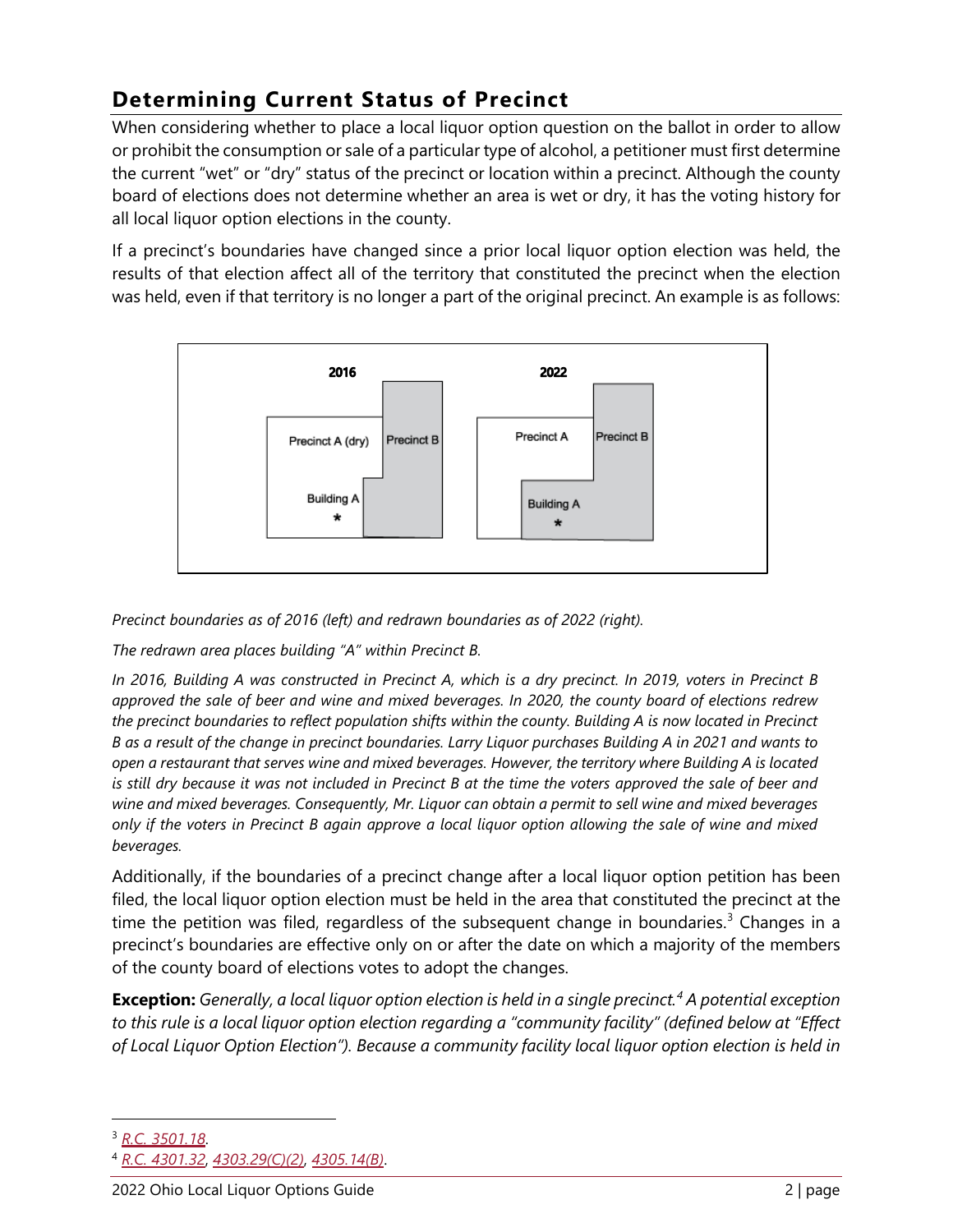*the entire municipality or unincorporated area of a township in which the community facility is located, the issue may appear on the ballot in more than one precinct.[5](#page-5-1)*

# <span id="page-5-0"></span>**Effect of Local Liquor Option Elections**

In most cases, a local liquor option election will affect the entire precinct in which the election is held.<sup>[6](#page-5-2)</sup> There are, however, four exceptions to the precinct-wide effect of a local liquor option election:

### **1. Site-specific local liquor option election following finding of a nuisance[7](#page-5-3)**

There may be a local liquor option election for a particular premises if, within one year before the election, the permit premises was declared a nuisance, as defined in *[R.C. 3767.01\(C\)](http://codes.ohio.gov/orc/3767.01)*, and judgment was entered in accordance with *[R.C. 3767.05\(D\) or \(E\)](http://codes.ohio.gov/orc/3767.05)*. This local liquor option question has no petition requirement, but is placed on the ballot by filing with the board of elections the judgment entry declaring the particular location a nuisance.

### *2.* **Sales in a portion of the precinct ("limited effect" local liquor option election)[8](#page-5-4)**

This election concerns the status of the sale of alcoholic beverages in a particular area of the precinct. A limited effect local liquor option election may be held only in a precinct where, because of annexations by political subdivisions or re-precincting by the board of elections, the status of the sale of alcoholic beverages in one area of a precinct is inconsistent with the status of sales in another area of the precinct. Ballot questions presented to voters in this type of local liquor option election include only the types of alcoholic beverages and types of alcoholic sales currently authorized in the remainder of the precinct*.* An example is as follows:



*In 2020, the voters in Precinct C passed a local liquor option election authorizing the sale of wine and mixed beverages for off-premises consumption only. Precinct D is a dry precinct. In 2022, the board of elections re-drew the precinct lines affecting Precincts C and D. As a result, part of Precinct D is now a part of Precinct C (labeled Area C-1). Area C-1 is dry while the remainder of New Precinct C is wet for the sale of wine and mixed beverages for off-premises consumption. A petitioner may place a limited effect local liquor option question on the ballot to authorize the sale of wine and mixed beverages for off-premises consumption in Area C-1.* 

<span id="page-5-1"></span><sup>5</sup> *[R.C. 4301.324](http://codes.ohio.gov/orc/4301.324)*.

<span id="page-5-2"></span><sup>6</sup> *[R.C. 4301.36](http://codes.ohio.gov/orc/4301.36)*, *[4301.361](http://codes.ohio.gov/orc/4301.361)*, *[4301.362](http://codes.ohio.gov/orc/4301.362)*.

<span id="page-5-3"></span><sup>7</sup> *[R.C. 3767.03](http://codes.ohio.gov/orc/3767.03)*, *[3767.05](http://codes.ohio.gov/orc/3767.05)*, *[4301.321](http://codes.ohio.gov/orc/4301.321)*, *[4301.331](http://codes.ohio.gov/orc/4301.331)*, *[4301.352](http://codes.ohio.gov/orc/4301.352)*.

<span id="page-5-4"></span><sup>8</sup> *[R.C. 4301.322](http://codes.ohio.gov/orc/4301.322)*, *[4301.353](http://codes.ohio.gov/orc/4301.353)*, *[4301.354](http://codes.ohio.gov/orc/4301.354)*.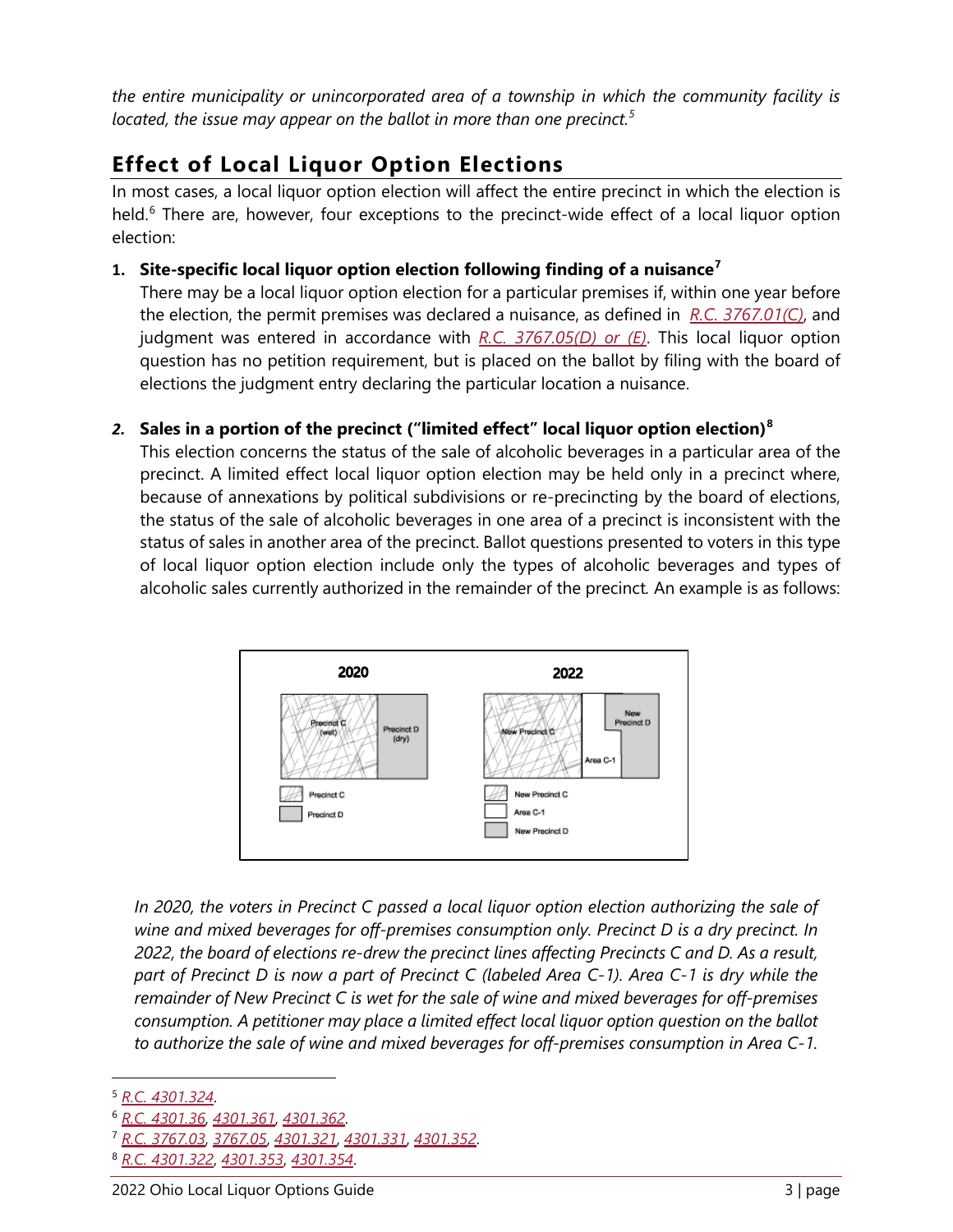*This election would be voted upon by all registered voters in New Precinct C, but the results of the election would only affect Area C-1. The limited effect election could not be used to authorize the sale of spirituous liquor in Area C-1 because that type of alcohol sales is not currently authorized in the remainder of New Precinct C.*

### **3. Particular use at a specific location (non-nuisance)[9](#page-6-1)**

This type of election authorizes the sale of beer, wine and mixed beverages, and/or intoxicating liquor at a specific location upon the petition of a permit holder, an applicant for the issuance or transfer of a permit, an applicant who seeks to operate a liquor agency store, or the designated agent of any of those three entities. No one other than a holder or applicant for the necessary permit, operator of a liquor agency store, or the designated agent of the holder/applicant/operator may petition for a particular use election.

### **4. Community facility[10](#page-6-2)**

A local liquor option election concerning a community facility (as defined below) may be placed on the ballot by petition, resolution, or ordinance submitted to the board of elections not later than the 90th day prior to a general election or a special election held on a day on which a primary election may be held. An election of this type is submitted to the electorate of the entire township or municipal corporation in which the community facility is located.

**Community facility** is defined by *[R.C. 4301.01\(B\)\(19\)](http://codes.ohio.gov/orc/4301.01)* to mean either of the following:

- (1) Any convention, sports, or entertainment facility or complex, or any combination of these, that is used by or accessible to the general public and that is owned or operated in whole or in part by the state, a state agency, or a political subdivision of the state or that is leased from, or located on property owned by or leased from any of the above, or is a convention facilities authority created pursuant to *[R.C. 351.02](http://codes.ohio.gov/orc/351.02)*; or
- (2) An area designated as a community entertainment district by municipal ordinance or township resolution, pursuant to *[R.C. 4301.80](http://codes.ohio.gov/orc/4301.80)*.

# <span id="page-6-0"></span>**When Local Liquor Option Elections May be Held**

Local liquor option elections may be held only on the day of a general or, with one exception noted below, a special election held on a day on which a primary election may be held. General election is defined to mean the election held on the first Tuesday after the first Monday in November of any year.<sup>[11](#page-6-3)</sup> Primary election is defined to mean an election held for the purposes of nominating candidates.<sup>[12](#page-6-4)</sup> As a result of a change in law in 2022,<sup>[13](#page-6-5)</sup> local liquor option questions may appear on the ballot on the day of a primary election even if no candidate offices appear on the ballot in the precinct affected by the local liquor option question.<sup>[14](#page-6-6)</sup>

<span id="page-6-1"></span><sup>9</sup> *[R.C. 4301.323](http://codes.ohio.gov/orc/4301.323)*, *[4301.333](http://codes.ohio.gov/orc/4301.333)*, *[4301.355](http://codes.ohio.gov/orc/4301.355)*, *[4301.365](http://codes.ohio.gov/orc/4301.365)*, *[4301.39](http://codes.ohio.gov/orc/4301.39)*.

<span id="page-6-2"></span><sup>10</sup> *[R.C. 4301.324](http://codes.ohio.gov/orc/4301.324)*, *[4301.334](http://codes.ohio.gov/orc/4301.334)*, *[4301.356](http://codes.ohio.gov/orc/4301.356)*, *[4301.365](http://codes.ohio.gov/orc/4301.365)*, *[4301.37\(F\)](http://codes.ohio.gov/orc/4301.37)*, *[4301.80](http://codes.ohio.gov/orc/4301.80)*.

<span id="page-6-3"></span><sup>11</sup> *[R.C. 3501.01](http://codes.ohio.gov/orc/3501.01)*.

<span id="page-6-4"></span><sup>12</sup> *[R.C. 3501.01](http://codes.ohio.gov/orc/3501.01)*.

<span id="page-6-5"></span><sup>&</sup>lt;sup>13</sup> *[Sub. S.B. 102](https://search-prod.lis.state.oh.us/solarapi/v1/general_assembly_134/bills/sb102/EN/05/sb102_05_EN?format=pdf)* of the 134<sup>th</sup> General Assembly.

<span id="page-6-6"></span><sup>14</sup> *[R.C. 4301.33](http://codes.ohio.gov/orc/4301.33)*, *[4301.331](http://codes.ohio.gov/orc/4301.331)*, *[4305.14\(B\)](http://codes.ohio.gov/orc/4305.14)*.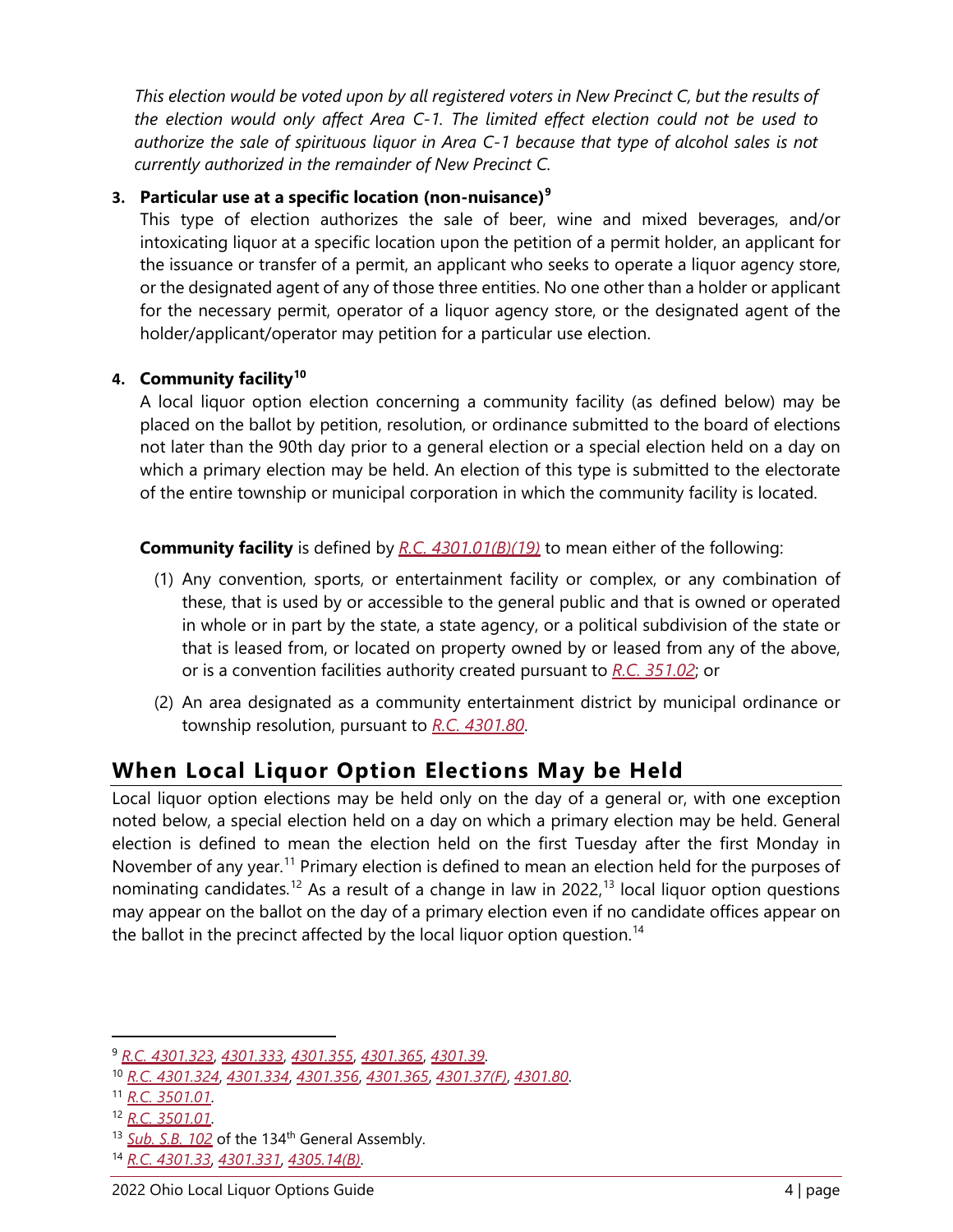**Exception:** The question of the sale of spirituous liquor by the glass as provided in *[R.C. 4303.29](http://codes.ohio.gov/orc/4303.29)* (*[Form 5-B](https://www.sos.state.oh.us/globalassets/elections/forms/5-b.pdf)*) may appear only on the general election ballot. It cannot be submitted to voters at a primary election.

### **Four-Year Moratorium**

Except as otherwise provided by *[R.C. 4301.39\(G\) and \(H\)](http://codes.ohio.gov/orc/4301.39)*, a petitioner is prohibited by *[R.C. 4301.37](http://codes.ohio.gov/orc/4301.37)* from placing the same local liquor option question on the ballot in the same territory more than once in four years. For more details, see page 27.

**Note:** *Local Liquor Option Election for a Particular Location (*[Form 5-R](https://www.sos.state.oh.us/globalassets/elections/forms/5-r.pdf)*)*

*Elections held pursuant to [R.C. 4301.355](http://codes.ohio.gov/orc/4301.355) are subject to the four-year moratorium provision; i.e., a question regarding the same use at the location named in the petition cannot be submitted to the voters for a period of at least four years from the date of the most recent election on that same question. However, the statutory definition of the term ''use" includes the type of each liquor permit held or applied for by the petitioner as described in [R.C. 4303.11](http://codes.ohio.gov/orc/4303.11) to [4303.183,](http://codes.ohio.gov/orc/4303.183) which in turn includes a description of the type of beer or intoxicating liquor sales authorized by each permit.* 

### **Filing Deadline**

All local liquor option petitions and any additional required statements (such as an affidavit or designation of agent) must be filed with the appropriate county board of elections not later than 4 p.m. of the 90th day before the day of a general election or a special election held on a day on which a primary election may be held.

# <span id="page-7-0"></span>**Choosing Local Liquor Option Election Questions**

The **petitioner** must select which local liquor option question(s) to place on the ballot. Local liquor option elections may be held on any one or more of the following questions:

**Note:** *The following wording of the ballot questions for each of the various types of local liquor option elections must appear on the petition. Except where blank spaces are provided on the form for the addition of required information, the circulator cannot alter this required wording in any way.*

### **1. Beer (Off-premises; on- and off-premises)[15](#page-7-1)**

If a valid and sufficient petition is filed on whether to permit the sale of beer for consumption off-premises only, on-premises only, or both on- and off-premises, a special election shall be held in the precinct on one or both of the following questions, as designated in the petition:

- *(1) Shall the sale of beer as defined in section 4305.08 of the Revised Code under permits which authorize sale for off-premises consumption only be permitted within this precinct, \_\_\_\_\_\_\_?[16](#page-7-2)*
- *(2) Shall the sale of beer as defined in section 4305.08 of the Revised Code under permits which authorize sale for on-premises consumption only, and under permits which authorize sale for both on-premises and off-premises consumption, be permitted in this precinct, \_\_\_\_\_\_\_?[17](#page-7-3)*

<span id="page-7-1"></span><sup>15</sup> *[Form 5-A](https://www.sos.state.oh.us/globalassets/elections/forms/5-a.pdf)*, *[R.C. 4305.14\(B\)](http://codes.ohio.gov/orc/4305.14)*.

<span id="page-7-2"></span><sup>16</sup> *[R.C. 4305.14\(B\)\(1\)](http://codes.ohio.gov/orc/4305.14)*.

<span id="page-7-3"></span><sup>17</sup> *[R.C. 4305.14\(B\)\(2\)](http://codes.ohio.gov/orc/4305.14)*.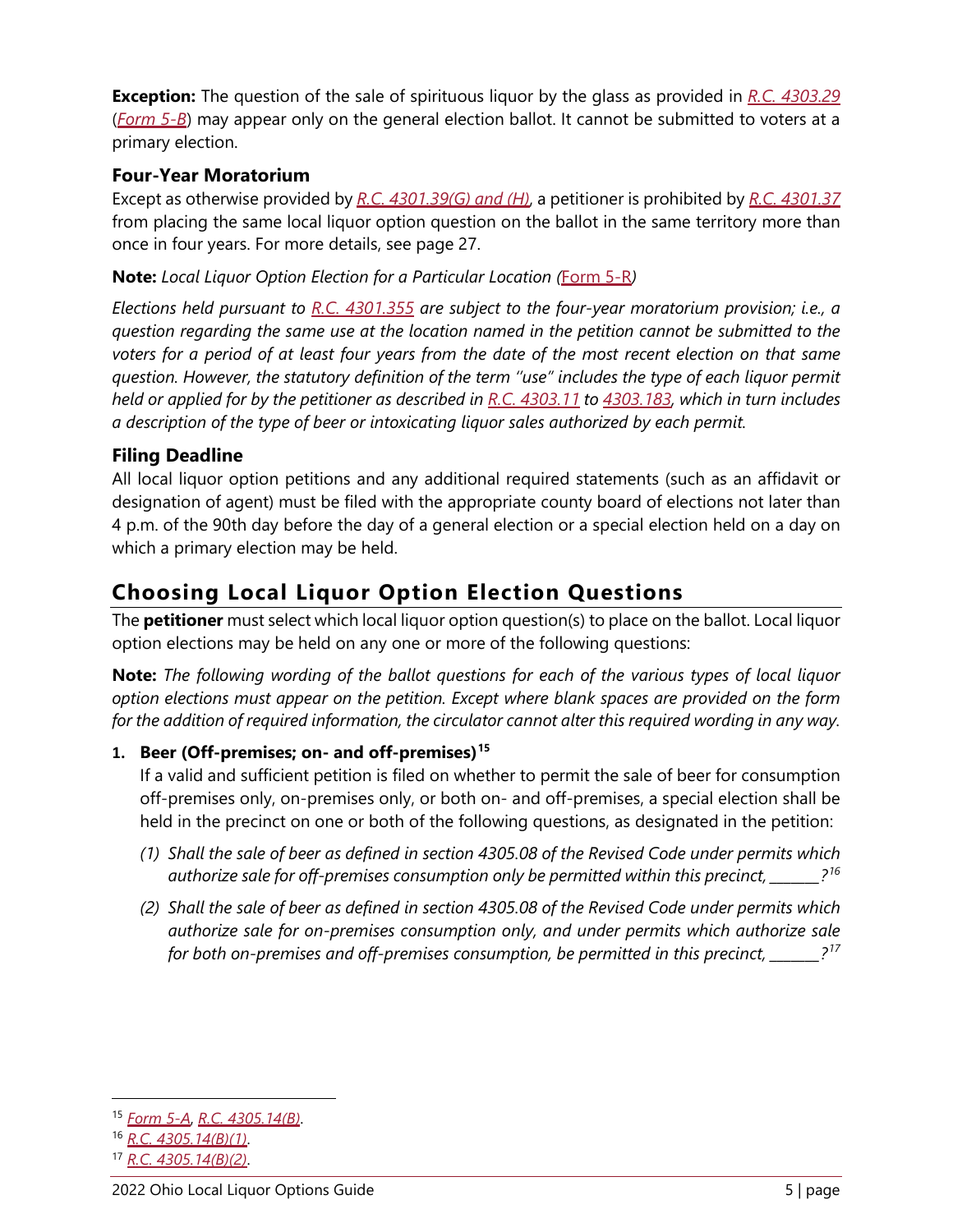#### **2. Spirituous Liquor by the Glass (***[Form 5-B](https://www.sos.state.oh.us/globalassets/elections/forms/5-b.pdf)***) [18](#page-8-0)**

**Note:** *This language can be used only in precincts in which, at the November 1933 election, the electors voted against the repeal* of *Article XV, Section 9 of the Ohio Constitution (Prohibition)*. [19](#page-8-1)

*Shall the sale of spirituous liquor by the glass as defined in section 4301.01 of the Revised Code be permitted within this \_\_\_\_\_\_\_\_\_\_\_ precinct?*

### **3. Four-Question Election [\(Form 5-C\)](https://www.sos.state.oh.us/globalassets/elections/forms/5-c.pdf) (Does not include beer[\)20](#page-8-2)**

If a valid and sufficient petition is filed on whether to permit the sale of wine and mixed beverages for consumption off-premises only, on-premises only, or both on- and offpremises; and/or to permit the sale of spirituous liquor by the glass; and/or to permit state liquor stores or liquor agency stores to sell spirituous liquor by the package, a special election shall be held in the precinct on one or more of the following four questions, as designated in the petition:

### • **Wine and Mixed Beverages (Off-premises)**

- (A) *Shall the sale of wine and mixed beverages by the package, under permits which authorize sale for off-premise consumption only, be permitted in \_\_\_\_\_\_\_\_\_\_\_\_?*[21](#page-8-3)
- **Wine and Mixed Beverages (On premises only; on- and off-premises)**
	- (B) *Shall the sale of wine and mixed beverages, under permits which authorize sale for onpremise consumption only, and under permits which authorize sale for both on-premise*  and off-premise consumption, be permitted in  $^{22}$  $^{22}$  $^{22}$

#### • **Spirituous Liquor by the Glass**

(C) *Shall the sale of spirituous liquors by the glass be permitted in \_\_\_\_\_\_\_\_\_\_\_\_?*[23](#page-8-5)

### • **State Liquor Store/Liquor Agency Store**

(D) *Shall state liquor stores or liquor agency stores for the sale of spirituous liquor by the package, for consumption off the premises where sold, be permitted in \_\_\_\_\_\_\_\_\_\_\_\_?*[24](#page-8-6)

## **4. Sunday Sales of Intoxicating Liquor and Beer [\(Form 5-D\)](https://www.sos.state.oh.us/globalassets/elections/forms/5-d.pdf) (Beer is implied in all three questions)[25](#page-8-7)**

If a valid and sufficient petition is filed on whether to permit the sale of intoxicating liquor on Sunday, a special election will be held in the precinct on one or more of the following questions, question (B)(1), (B)(2) or (B)(3), as designated in the petition:

*(1) Shall the sale of intoxicating liquor, of the same types as may be legally sold in this precinct on other days of the week, be permitted in this \_\_\_\_\_\_\_\_ for consumption on the premises where sold on Sunday?*

- <span id="page-8-3"></span><sup>21</sup> *[R.C. 4301.35\(A\)](http://codes.ohio.gov/orc/4301.35)*.
- <span id="page-8-4"></span><sup>22</sup> *[R.C. 4301.35\(B\)](http://codes.ohio.gov/orc/4301.35)*.
- <span id="page-8-5"></span><sup>23</sup> *[R.C. 4301.35\(C\)](http://codes.ohio.gov/orc/4301.35)*.
- <span id="page-8-6"></span><sup>24</sup> *[R.C. 4301.35\(D\)](http://codes.ohio.gov/orc/4301.35)*.
- <span id="page-8-7"></span><sup>25</sup> *[R.C. 4301.33](http://codes.ohio.gov/orc/4301.33)*, *[4301.351](http://codes.ohio.gov/orc/4301.351)*.

<span id="page-8-0"></span><sup>18</sup> *[R.C. 4303.29\(C\)](http://codes.ohio.gov/orc/4303.29)*.

<span id="page-8-1"></span><sup>19</sup> *[1957 OAG 1153](https://www.ohioattorneygeneral.gov/getattachment/46458597-b687-4573-befe-46f874a48e6f/1957-1153.aspx)*.

<span id="page-8-2"></span><sup>20</sup> *[R.C. 4301.35](http://codes.ohio.gov/orc/4301.35)*.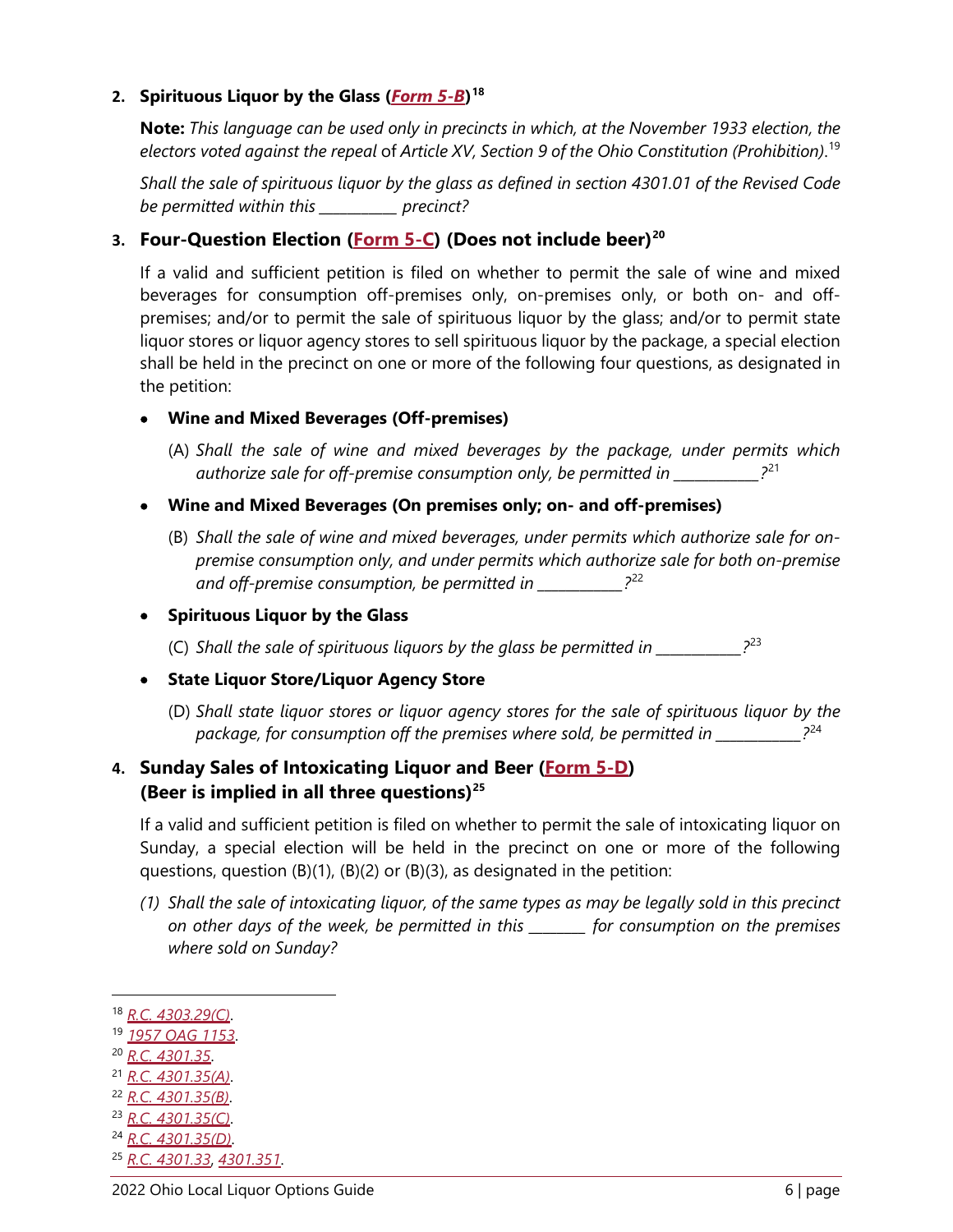- (2) *Shall the sale of intoxicating liquor, of the same types as may be legally sold in this precinct on other days of the week, be permitted in this \_\_\_\_\_\_\_\_ for consumption on the premises where sold on Sunday, at licensed premises where the sale of food and other goods and services exceeds fifty per cent of the total gross receipts of the permit holder at the premises?*
- *(3) Shall the sale of wine and mixed beverages, of the same types as may be legally sold in this precinct on other days of the week, be permitted in this \_\_\_\_\_\_\_\_ for consumption off the premises where sold on Sunday?*

No C or D permit holder who first applied for such a permit after April 15, 1982, may sell beer on Sunday unless the sale of intoxicating liquor is authorized in the precinct or portion of the precinct at an election on question (B)(1), (B)(2), or (B)(3) of *[R.C. 4301.351](http://codes.ohio.gov/orc/4301.351)*, on question (B)(1), (B)(2), or (B)(3) of *[R.C. 4301.354](http://codes.ohio.gov/orc/4301.354)*, or on question (B)(2) of *[R.C. 4301.355](http://codes.ohio.gov/orc/4301.355)*.

# **5. Limited Effect Local Liquor Option Election [\(Form 5-P\)](https://www.sos.state.oh.us/globalassets/elections/forms/5-p.pdf)[26](#page-9-0)**

A limited effect election is a local liquor option election in which the voters in a community vote on the status of the sale of alcoholic beverages in only part of the precinct. Such an election may only occur in a precinct where, because of annexation or re-precincting, the status of the sale of alcoholic beverages in one area of a precinct is inconsistent with the status of sales in another area of the precinct. The ballot question presented to the voters may only include types of alcoholic beverages and types of alcoholic sales that are currently authorized in the remainder of the precinct. $27$ 

- (1) *Shall the sale of \_\_\_\_\_\_\_\_\_\_\_\_\_\_\_\_\_\_\_\_\_\_\_\_\_\_\_\_\_\_\_\_\_\_\_\_ (insert one or both of the following: beer, or wine and mixed beverages) by the package, under permits that authorize the sale for offpremises consumption only, be permitted in a portion of this precinct in which the status of the sale of \_\_\_\_\_\_\_\_\_\_\_\_\_\_\_\_\_\_\_\_\_\_ (insert one or both of the following: beer, or wine and mixed beverages) as allowed or prohibited is inconsistent with the status of such sale in the remainder of the precinct, \_\_\_\_\_\_\_\_\_\_\_\_?*[28](#page-9-2)
- (2) *Shall the sale of \_\_\_\_\_\_\_\_\_\_\_\_\_\_\_\_\_\_\_\_\_\_\_\_ (insert one or more of the following: beer, wine and mixed beverages, or spirituous liquor) under permits that authorize sale for on-premises consumption only, and under permits that authorize sale for both on-premises and offpremises consumption, be permitted in a portion of this precinct in which the status of the sale of \_\_\_\_\_\_\_\_\_\_\_\_\_\_\_\_\_\_\_\_ (insert one or more of the following: beer, wine and mixed beverages, or spirituous liquor) as allowed or prohibited is inconsistent with the status of such sale in the remainder of the precinct, \_\_\_\_\_\_\_\_\_\_\_\_?*[29](#page-9-3)

**Note:** The board of elections must include on the ballot a description of the portion of the precinct affected by the election. The description must include either:

- The complete listing of street addresses in that portion, or
- A condensed text that accurately describes the boundaries of the portion of the precinct by street name or by another name generally known by the residents of the portion of the precinct.

<span id="page-9-0"></span><sup>26</sup> *[R.C. 4301.332](http://codes.ohio.gov/orc/4301.332)*, *[4301.353](http://codes.ohio.gov/orc/4301.353)*.

<span id="page-9-1"></span><sup>27</sup> *[R.C. 4301.322](http://codes.ohio.gov/orc/4301.322)*.

<span id="page-9-2"></span><sup>28</sup> *[R.C. 4301.353\(A\)](http://codes.ohio.gov/orc/4301.353)*.

<span id="page-9-3"></span><sup>29</sup> *[R.C. 4301.353\(B\)](http://codes.ohio.gov/orc/4301.353)*.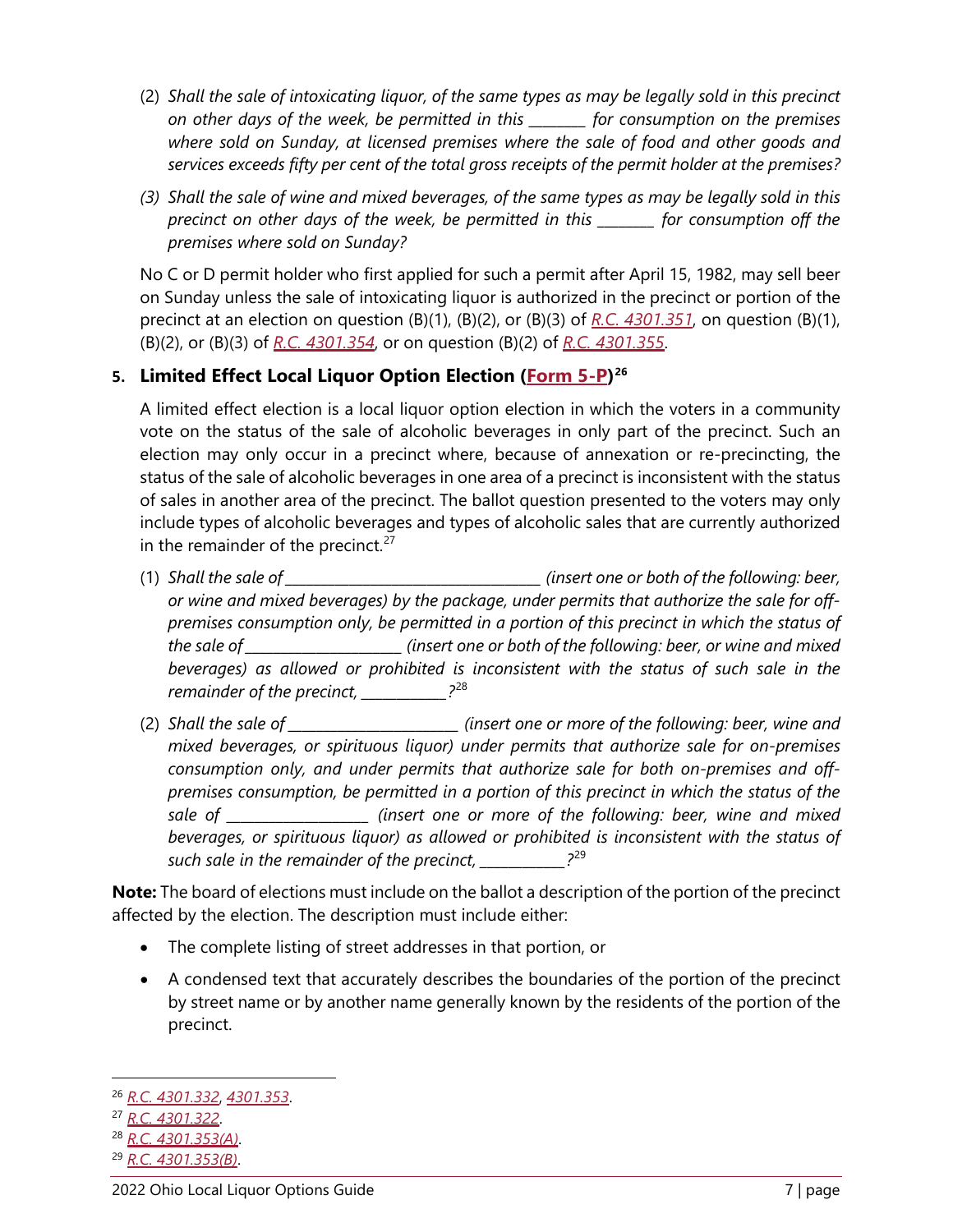If other than a full street listing is used, the full street listing also must be posted in each polling place in a location that is easily accessible to all voters.

# **6. Limited Effect Election for Sunday Sales [\(Form 5-Q\)](https://www.sos.state.oh.us/globalassets/elections/forms/5-q.pdf)[30](#page-10-0)**

The following questions for Sunday sales, as authorized by *[R.C. 4301.354\(B\)](http://codes.ohio.gov/orc/4301.354)*, may be submitted only if the status of alcohol sales in a portion of a precinct is inconsistent with the permitted use in the remainder of the precinct as a result of an annexation or the board of elections redrawing the precinct lines:

- *(1) Shall the sale of intoxicating liquor be permitted in a portion of this precinct Sunday for consumption on the premises where sold, where the status of such Sunday sales as allowed or prohibited is inconsistent with the status of such Sunday sales in the remainder of the precinct, \_\_\_\_\_\_\_\_\_\_\_\_?*
- *(2) Shall the sale of intoxicating liquor be permitted in a portion of this precinct on Sunday for consumption on the premises where sold at licensed premises where the sale of food and other goods exceeds fifty per cent of the total gross receipts of the permit holder at the premises, where the status of such Sunday sales as allowed or prohibited is inconsistent with the status of such Sunday sales in the remainder of the precinct \_\_\_\_\_\_\_\_\_\_\_\_?*
- *(3) Shall the sale of wine and mixed beverages be permitted in a portion of this precinct on Sunday for consumption off the premises where sold, where the status of such Sunday sales as allowed or prohibited is inconsistent with the status of such Sunday sales in the remainder of the precinct, \_\_\_\_\_\_\_\_\_\_\_\_?*

**Note:** The board of elections must include on the ballot a description of the portion of the precinct affected by the election. The description must include either:

- The complete listing of street addresses in that portion, or
- A condensed text that accurately describes the boundaries of the portion of the precinct by street name or by another name generally known by the residents of the portion of the precinct.

If other than a full street listing is used, the full street listing also must be posted in each polling place in a location that is easily accessible to all voters.

# **7. Particular Location (non-nuisance) Local Liquor Option Election [\(Form 5-R\)](https://www.sos.state.oh.us/globalassets/elections/forms/5-r.pdf)[31](#page-10-1)**

This type of election authorizes the sale of one or more of three categories of alcoholic beverages  $-$  (1) beer, (2) wine and mixed beverages, and (3) spirituous liquor – at a specific location in an election precinct upon the filing of a valid and sufficient petition by one of the following four individuals associated with that specific location:

- holder of a liquor permit issued for that location,
- applicant for the issuance or transfer of a permit for that location,  $32$

<span id="page-10-0"></span><sup>30</sup> *[R.C. 4301.332](http://codes.ohio.gov/orc/4301.332)*, *[4301.354](http://codes.ohio.gov/orc/4301.354)*.

<span id="page-10-1"></span><sup>31</sup> *[R.C. 4301.355](http://codes.ohio.gov/orc/4301.355)*.

<span id="page-10-2"></span> $32$  For questions about an Economic Development Transfer (TREX), please contact the Division of Liquor Control.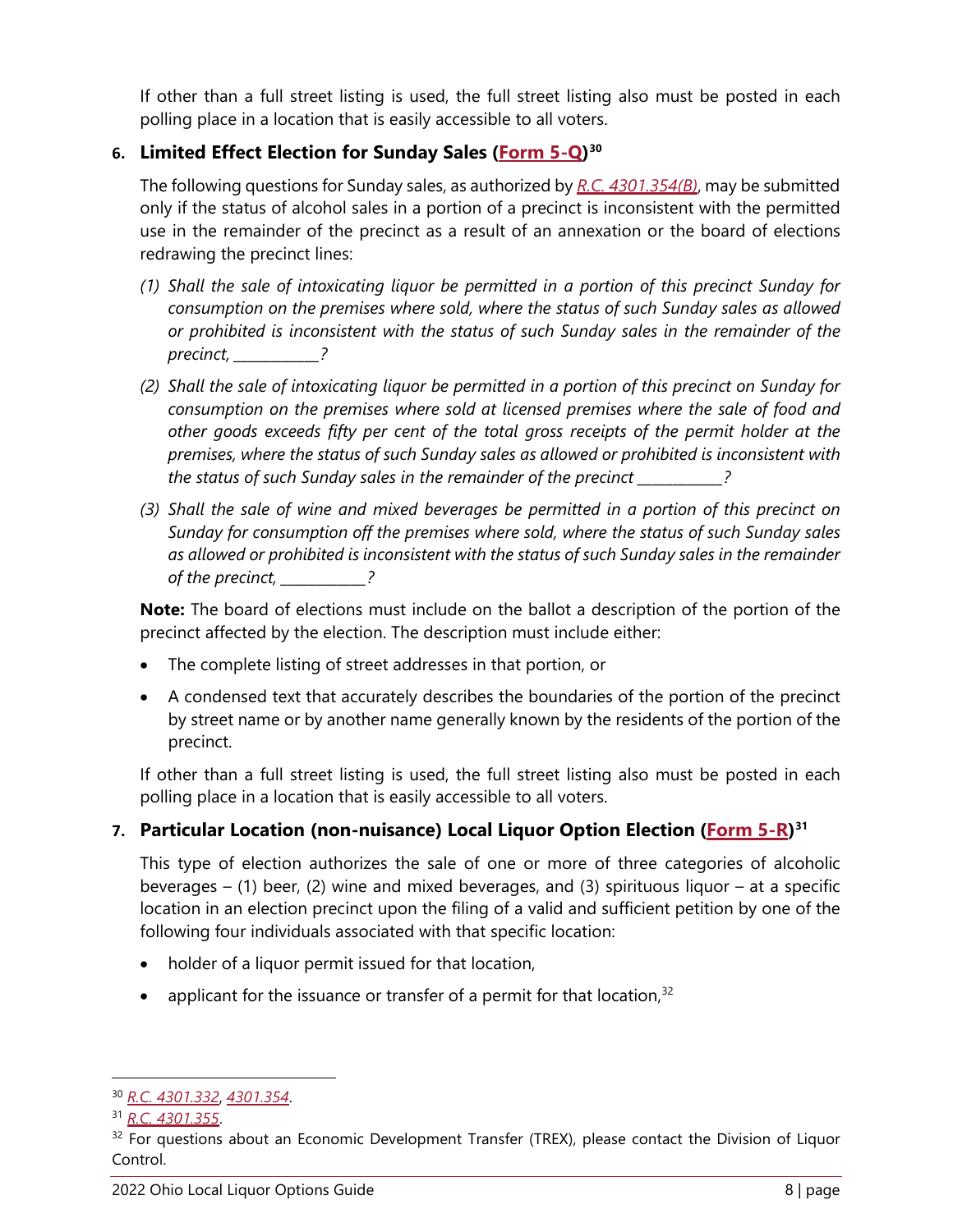- operator, or an applicant who seeks to become the operator, of a liquor agency store at that location, or
- designated agent of any of those parties.

No one other than a holder or applicant for the necessary liquor permit, operator of a liquor agency store, or the designated agent of the holder/applicant/operator may petition for a particular use election.

At the election, one or more of the following questions, as designated in a petition, shall be submitted to the electors of the precinct in which the specific location is situated as of the date the petition is filed with the board of elections:

- *(1) Shall the sale of \_\_\_\_\_\_\_\_ (insert beer, wine and mixed beverages, or spirituous liquor) be permitted by \_\_\_\_\_\_\_\_(insert name of applicant, liquor permit holder, or liquor agency store, including trade or fictitious name under which applicant for, or holder of, liquor permit or liquor agency store either intends to, or does, business at the particular location), an \_\_\_\_\_\_\_\_ (insert "applicant for" or "holder of" or "operator of") a \_\_\_\_\_\_\_\_ (insert class name of liquor permit or permits followed by the words "liquor permit(s)" or, if appropriate, the words "liquor agency store for the State of Ohio"), who is engaged in the business of \_\_\_\_\_\_\_\_ (insert general nature of the business in which applicant or liquor permit holder is engaged or will be engaged in at the particular location, as described in the petition) at \_\_\_\_\_\_\_\_ (insert address of the particular location within the precinct as set forth in the petition) in this precinct?*
- *(2) Shall the sale of \_\_\_\_\_\_\_\_ (insert beer, wine and mixed beverages, or spirituous liquor) be permitted for sale on Sunday by \_\_\_\_\_\_\_\_ (insert name of applicant, liquor permit holder, or liquor agency store, including trade or fictitious name under which applicant for, or holder of, liquor permit or liquor agency store either intends to do, or does, business at the particular location), an \_\_\_\_\_\_\_\_ (insert "applicant for a D-6 liquor permit," "holder of a D-6 liquor permit," or "applicant for or holder of an A-1-A, A-2,A-2f, A-3a, C-1, C-2x, D-1, D-2x, D-3, D-3x, D-4, D-5, D-5b, D-5c, D-5e, D-5f, D-5g, D-5h, D-5i, D-5j, D-5k,D-5l, D-5m, D-5n, D-5o or D-7 liquor permit," if only the approval of beer sales is sought, or "liquor agency store") who is engaged in the business of \_\_\_\_\_\_\_\_ (insert general nature of the business in which applicant or liquor permit holder is engaged or will be engaged in at the particular location, as described in the petition) at \_\_\_\_\_\_\_\_ (insert address of the particular location within the precinct) in this precinct?*

**Note:** *Although the law requires each petition paper to contain a description of the sales allowed*  by each liquor permit listed on the petition, the law does not provide for any liquor permit *description to be included in the ballot language.* 

### **8. Sale of Beer and Intoxicating Liquor at Community Facilities [\(Form 5-S\)](https://www.sos.state.oh.us/globalassets/elections/forms/5-s.pdf)[33](#page-11-0)**

A local liquor option election concerning a community facility may be placed on the ballot by petition, as well as by resolution or ordinance, submitted to the board of elections no later than 4 p.m. of the 90th day prior to the general election or special election held on a day on which a primary election may be held. Such an election is submitted to the electorate of the entire municipality or unincorporated area of the township in which the community facility is located.

The question shall be submitted to the electors as follows:

<span id="page-11-0"></span><sup>33</sup> *[R.C. 4301.356](http://codes.ohio.gov/orc/4301.356)*.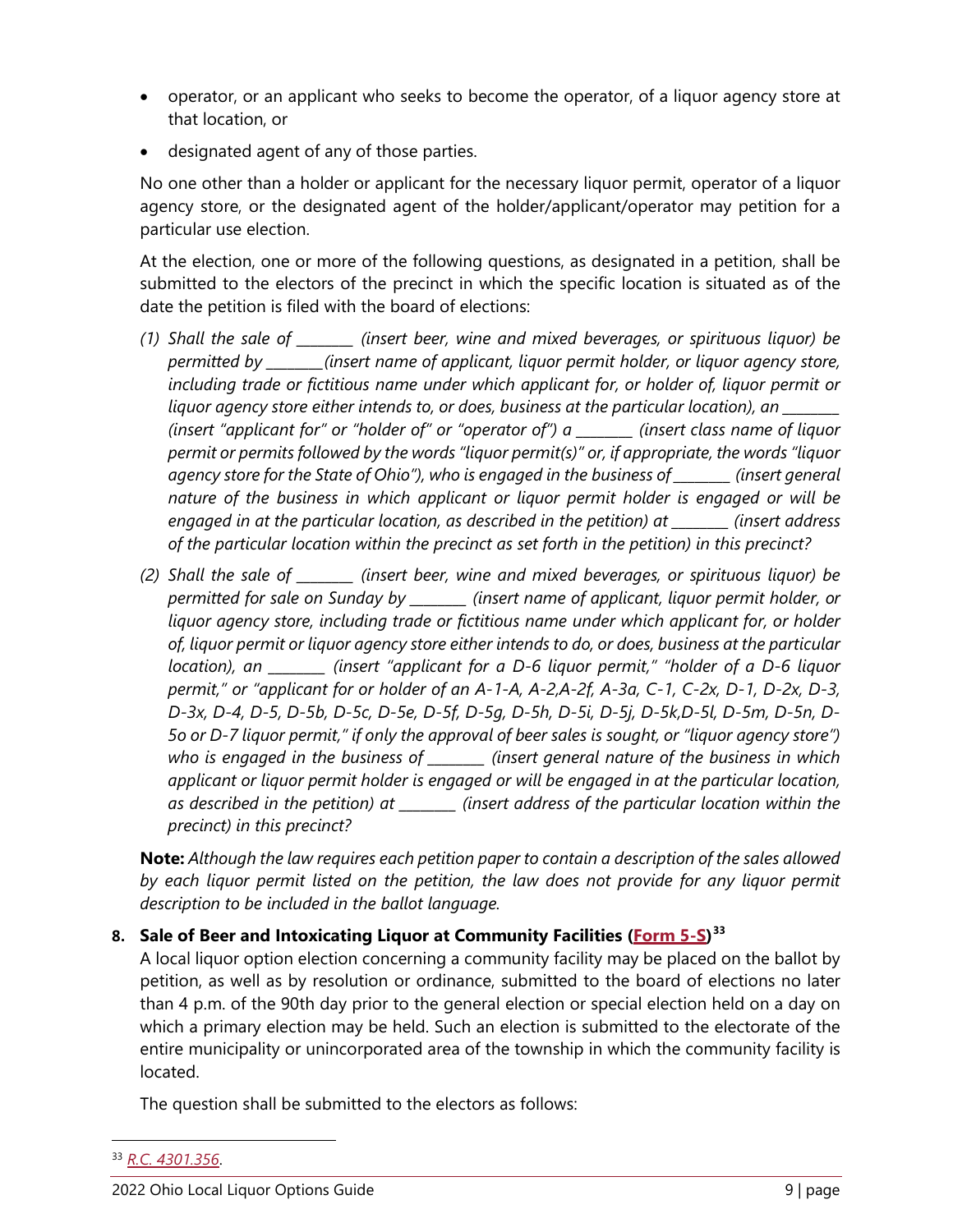*Shall the sale of beer and intoxicating liquor be permitted on all days of the week, including Sunday, at \_\_\_\_\_\_\_\_ (insert name of community facility), a community facility as defined by section 4301.01 of the Revised Code, and located at \_\_\_\_\_\_\_\_ (insert the address of the community*  facility and, if the community facility is a community entertainment district, the boundaries of *the district, as set forth in the petition)?*

# **9. Non-Petition Question: Particular Site Adjudged a Nuisance[34](#page-12-1)**

This local liquor option question is placed on the ballot by filing with the board of elections **the judgment** entry declaring the particular location a nuisance, as defined in *[R.C. 3767.01\(C\)](http://codes.ohio.gov/orc/3767.01)*.

The question shall be submitted to the electors as follows:

*Shall the sale of beer and intoxicating liquor at \_\_\_\_\_\_\_\_ (insert the address of the permit premises) \_\_\_\_\_\_\_\_, which was adjudged to be a nuisance to the public by (insert the name of the court, including the name of the political subdivision of the court, issuing such judgment) \_\_\_\_\_\_\_\_ on (the date the judgment was issued by the court) \_\_\_\_\_\_\_\_ be permitted in this precinct?*

# <span id="page-12-0"></span>**The Petition Process**

The requirements to circulate a local liquor option petition vary depending upon the type of alcohol sale and consumption the petitioner wishes to place on the ballot. The **petitioner** must decide on the type(s) of alcohol sale(s) the petitioner wishes to place on the ballot and the area that will be affected by the election. The petitioner must then follow the process required for the particular petition. The petition process is outlined below.

<span id="page-12-1"></span><sup>34</sup> *[R.C. 4301.352](http://codes.ohio.gov/orc/4301.352)*.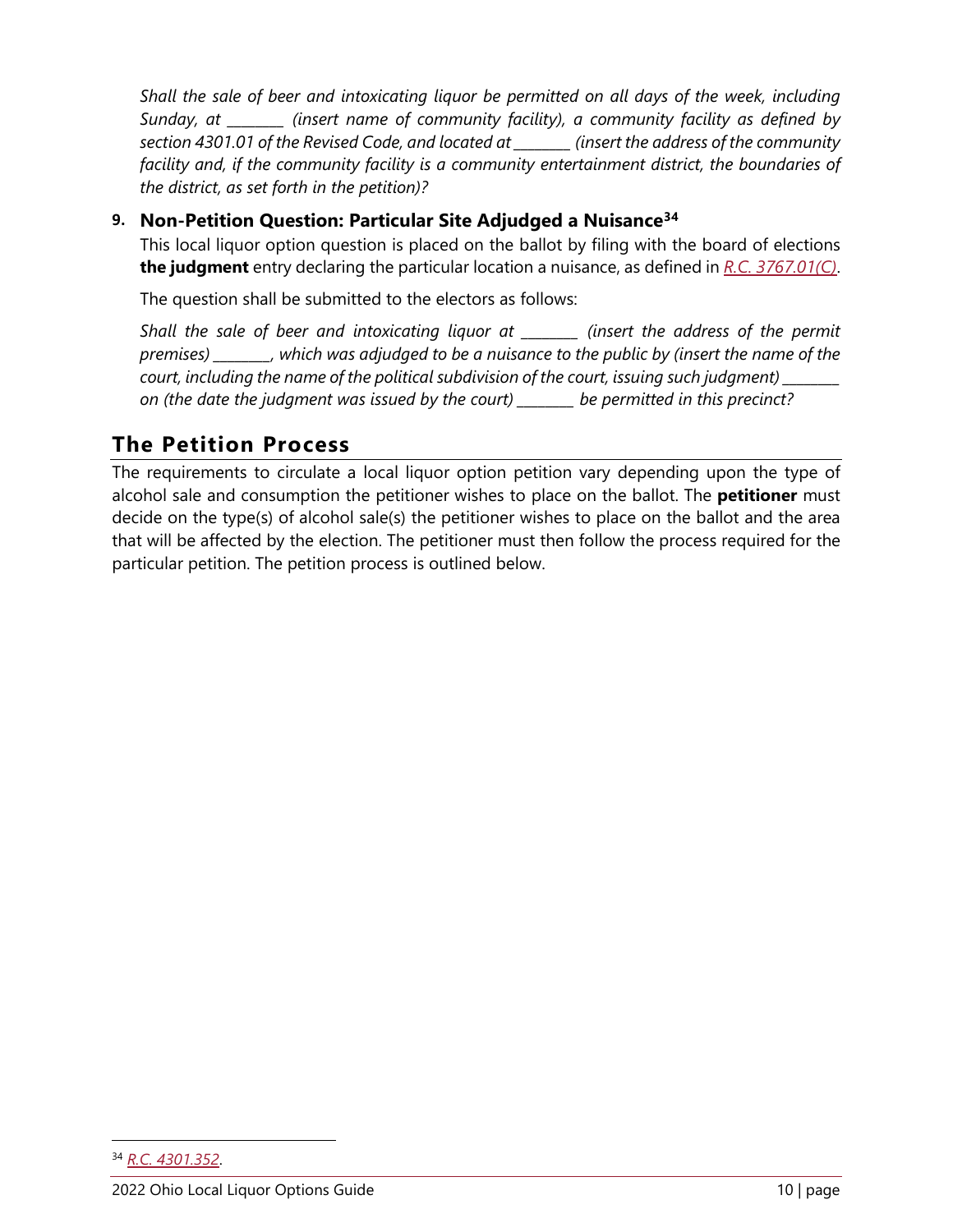# <span id="page-13-0"></span>**Process for 5-A, 5-C, 5-D, 5-P, and 5-Q Petitions [35](#page-13-1)**

- **Beer [\(Form 5-A\)](https://www.sos.state.oh.us/globalassets/elections/forms/5-a.pdf)** [36](#page-13-2)
- **Four Questions [\(Form 5-C\)](https://www.sos.state.oh.us/globalassets/elections/forms/5-c.pdf)**: [37](#page-13-3)
	- (A) Wine and Mixed Beverages (off-premises)
	- (B) Wine and Mixed Beverages (on- and off-premises)
	- (C) Spirituous Liquor by the Glass
	- (D) State Liquor Store/Liquor Agency Store
- **Sunday Sales [\(Form 5-D\)](https://www.sos.state.oh.us/globalassets/elections/forms/5-d.pdf)**[38](#page-13-4)
- **Local Liquor Option Election Affecting a Portion of a Precinct [\(Form 5-P\)](https://www.sos.state.oh.us/globalassets/elections/forms/5-p.pdf) [39](#page-13-5)**
- **Local Liquor Option Election for Sunday Sales Affecting a Portion of a Precinct [\(Form 5-Q\)](https://www.sos.state.oh.us/globalassets/elections/forms/5-q.pdf)[40](#page-13-6)**

**Note:** *If the results of an election that will affect only a portion of a precinct would not affect*  any permit holder, the petitioner does not need to do any of the following: obtain a list of permit *holders from the Division of Liquor Control, attach a list of permit holders to the petition while circulating the petition, notify any permit holders, or submit an affidavit on* **[Form 5-N](https://www.sos.state.oh.us/globalassets/elections/forms/5-n.pdf)***. [41](#page-13-7)*

### **Designate One Person as "the Petitioner"**

One person involved in the petition effort must be designated as "the petitioner." The petitioner shall serve as the contact person for the local liquor option issue and must supply their name and address to the board of elections and affected permit holders. The petitioner must sign all documents to be filed with the board of elections, Division of Liquor Control, and affected permit holders that are related to the local liquor option issue.

### **Pick Up Petition and Other Information**

The petitioner – not the board of elections or any of its employees – determines which local liquor option question to place on the ballot. The petitioner is responsible for obtaining the appropriate petitions and other forms by a date far enough in advance of the targeted election to allow the petitioner sufficient time to meet all the statutory requirements, including the statutory filing deadlines that occur 145, 120 and 90 days before the election.

The county board of elections must provide the petitioner with all of the following information:

- **1. Petition form [\(Form 5-A](https://www.sos.state.oh.us/globalassets/elections/forms/5-a.pdf)***,* **[5-C](https://www.sos.state.oh.us/globalassets/elections/forms/5-c.pdf)***,* **[5-D](https://www.sos.state.oh.us/globalassets/elections/forms/5-d.pdf)***,* **[5-P](https://www.sos.state.oh.us/globalassets/elections/forms/5-p.pdf)***,* **or [5-Q\)](https://www.sos.state.oh.us/globalassets/elections/forms/5-q.pdf),** requested by the petitioner;
- **2.** *Guide to Local Liquor Option Elections;*
- **3. [Form 5-F,](https://www.sos.state.oh.us/globalassets/elections/forms/5-f.pdf) Certificate of Required Number of Signatures,** containing the minimum number of valid signatures required to place on the ballot the question(s) indicated on the petition.

- <span id="page-13-5"></span><sup>39</sup> *[R.C. 4301.353](http://codes.ohio.gov/orc/4301.353)*.
- <span id="page-13-6"></span><sup>40</sup> *[R.C. 4301.354](http://codes.ohio.gov/orc/4301.354)*.
- <span id="page-13-7"></span><sup>41</sup> *[R.C. 4301.332\(A\)](http://codes.ohio.gov/orc/4301.332)*.

<span id="page-13-1"></span><sup>35</sup> *[R.C. 4301.32](http://codes.ohio.gov/orc/4301.32)*, *[4301.33](http://codes.ohio.gov/orc/4301.33)*, *[4305.14](http://codes.ohio.gov/orc/4305.14)*.

<span id="page-13-2"></span><sup>36</sup> *[R.C. 4305.14](http://codes.ohio.gov/orc/4305.14)*.

<span id="page-13-3"></span><sup>37</sup> *[R.C. 4301.35\(A\)-\(D\)](http://codes.ohio.gov/orc/4301.35)*.

<span id="page-13-4"></span><sup>38</sup> *[R.C. 4301.351\(C\)](http://codes.ohio.gov/orc/4301.351)*.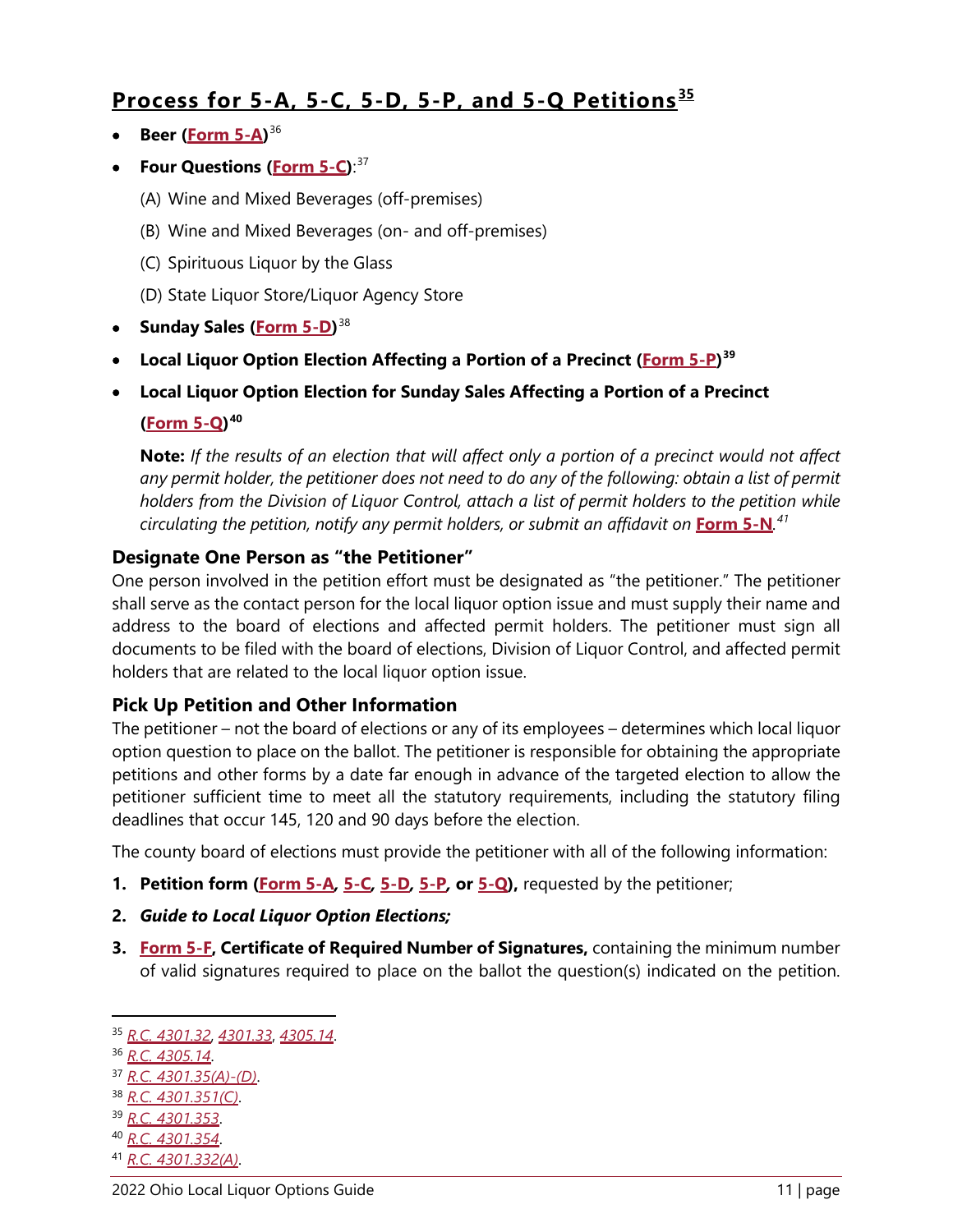The board of elections must issue **[Form 5-F](https://www.sos.state.oh.us/globalassets/elections/forms/5-f.pdf)** to the petitioner within 15 days after the petitioner's request. The petition must be signed by a number of qualified electors of the precinct that is equal in number to at least 35 percent of the total number of votes cast in that precinct for the office of governor at the most recent gubernatorial election except that if the petition is solely for a Sunday sales question, the petition only needs the signatures of 50 qualified electors;

- **4. A list of the streets** (and, if appropriate, the address numbers of residences and business establishments) in the precinct in which the election will be held. This list of streets must include the specific beginning and ending numbers for each street that are in the precinct;
- **5. [Form 5-M](https://www.sos.state.oh.us/globalassets/elections/forms/5-m.pdf)**, for notifying affected permit holders that a petition is being circulated for an election for the submission of one or more of the questions specified in **[Forms 5-A](https://www.sos.state.oh.us/globalassets/elections/forms/5-a.pdf)***,* **[5-C](https://www.sos.state.oh.us/globalassets/elections/forms/5-c.pdf)***,* **[5-](https://www.sos.state.oh.us/globalassets/elections/forms/5-d.pdf) [D](https://www.sos.state.oh.us/globalassets/elections/forms/5-d.pdf)***,* **[5-P](https://www.sos.state.oh.us/globalassets/elections/forms/5-p.pdf)***,* **or [5-Q;](https://www.sos.state.oh.us/globalassets/elections/forms/5-q.pdf)**
- **6. [Form 5-I](https://www.sos.state.oh.us/globalassets/elections/forms/5-i.pdf)**, **for notifying the Division of Liquor Control** of the names of streets including specific beginning and ending numbers as provided by the board of elections;
- **7. [Form 5-N](https://www.sos.state.oh.us/globalassets/elections/forms/5-n.pdf)**, **an affidavit for attesting** that the petitioner notified all affected permit holders of the local liquor option election.

### **Petitioner Must File with Division of Liquor Control**

Not later than 55 days before the petition filing deadline, the **petitioner** must file the following information with the Division of Liquor Control, Department of Commerce, 6606 Tussing Rd., P.O. Box 4005, Reynoldsburg, OH 43069-9005:

- 1. The list of street names and inclusive numbers furnished to the petitioner by the board of elections; and
- 2. **[Form 5-I](https://www.sos.state.oh.us/globalassets/elections/forms/5-i.pdf)**, Special Instructions for Petitioners.

Not later than 25 days before the petition filing deadline, the Division of Liquor Control must supply the petitioner with a list of the names and addresses of permit holders who would be affected by the election. The list must contain a heading with the following words, "Liquor Permit holders who would be affected by the question(s) set forth on petition for a local liquor option election."

### **Petitioner Must Notify Permit Holder(s)**

Within five days after receiving from the Division of Liquor Control the list of liquor permit holder(s) who would be affected by the question(s), the **petitioner** must notify each permit holder named on the list by certified mail, using the form (**[Form 5-M](https://www.sos.state.oh.us/globalassets/elections/forms/5-m.pdf)**) provided by the board of elections, that a petition is being circulated that might affect the permit holder's ability to sell alcohol.

### **Circulate Petition**

A petition may consist of one or more separate papers, each of which generally is referred to as a part-petition. The petitioner must attach to each part-petition a copy of the list of permit holders who would be affected by the election as provided by the Division of Liquor Control. *A partpetition circulated at any time without the list of affected permit holders attached to it is invalid.*

**Note:** *The circulator of a local liquor option petition is not required to be an elector, but must be at least 18 years of age.*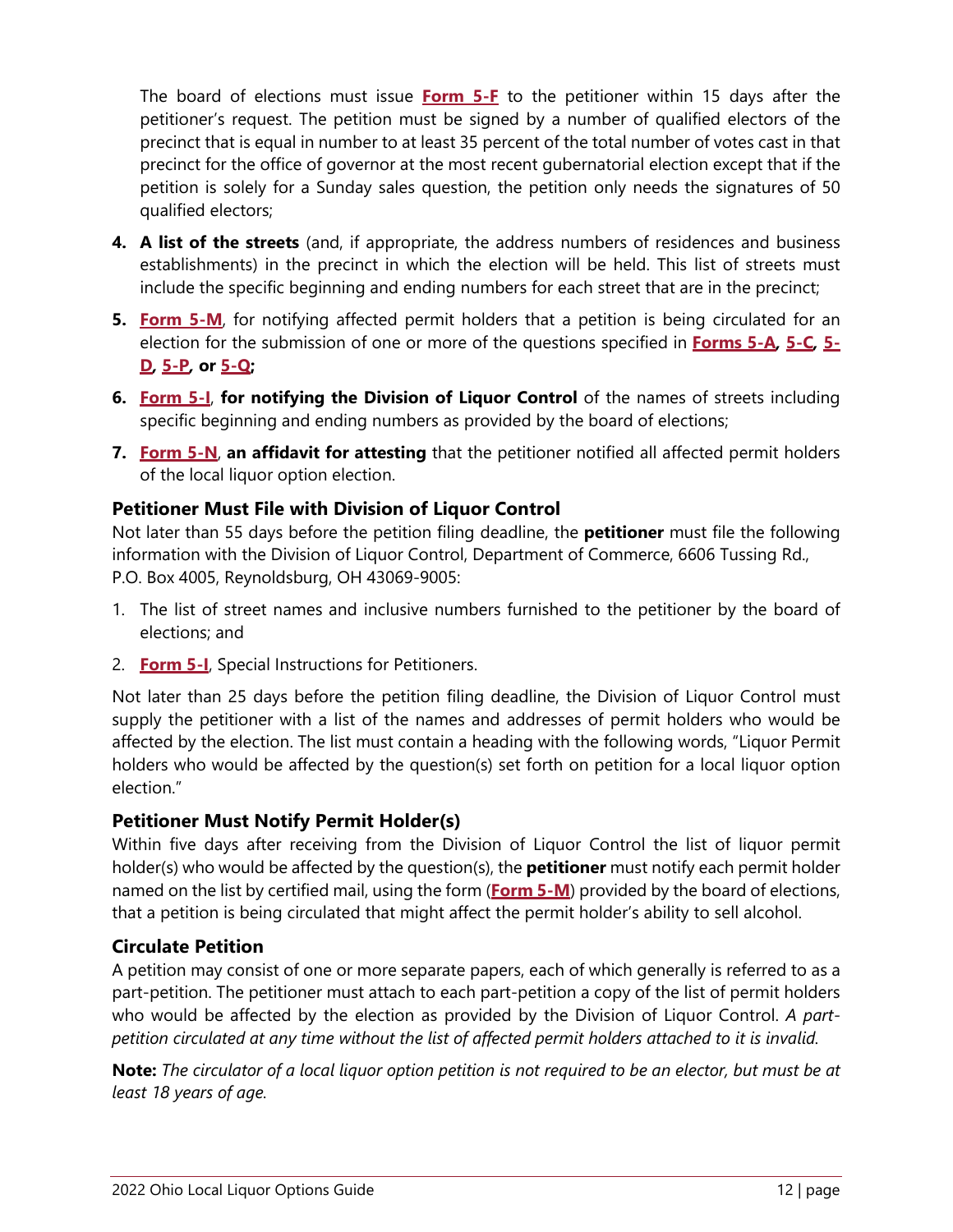### **File Petition**

The petitioner must file all the following documents with the appropriate board of elections no later than 4 p.m. on the 90th day before the election.

- 1. Petition;
- 2. The list of names and addresses of permit holders who would be affected by the election, as supplied by the Division of Liquor Control;
- 3. An affidavit (**[Form 5-N](https://www.sos.state.oh.us/globalassets/elections/forms/5-n.pdf)**) certifying that the petitioner notified each affected permit holder in the manner and time required, and that each part-petition contained a copy of the list of the affected permit holder(s) at the time each signer of the petition affixed their signature*. Failure of the petitioner to supply either a complete and accurate list of liquor permit holder(s), as furnished to him or her by the Division of Liquor Control, or the affidavit, invalidates the entire petition;* and
- 4. The appropriate filing fee for each petition (not necessarily a separate fee for each question).<sup>[42](#page-15-0)</sup>

**Note:** *If two or more different petitioners file the same question(s) for the same area to be submitted at the same election, the petition that is first filed with the appropriate board of elections is the petition that the board will examine and, if valid, certify to the ballot.*

### **Board of Elections Must Notify Permit Holder(s)**

Within five days of receiving the petition, the board of elections must notify, by certified mail, the permit holder(s) who would be affected by the local liquor option election (**[Form 5-H](https://www.sos.state.oh.us/globalassets/elections/forms/5-h.pdf)**).

Upon request, the board of elections also must provide a street listing to a permit holder who would be affected by a proposed local liquor option election. (This is the same list that was provided to the petitioners, with the beginning and ending numbers for each street that are within the precinct in which the election is sought).

### **Board of Elections Must Determine Petition's Validity and Sufficiency**

The board of elections must examine and determine the sufficiency and validity of the petition not later than 78 days prior to the election.

### **Board of Elections' Notice Requirements**

The board of elections must send the *Notice of Election to be Held* (**[Form 126-A](https://www.sos.state.oh.us/globalassets/elections/forms/126-a.pdf)**) to the Secretary of State's office and the Division of Liquor Control upon certification of the issue and determination of the date of the election.

Not later than 10 days before the election, a public notice of the election is required to be posted or inserted in a newspaper published in the county.<sup>[43](#page-15-1)</sup>

### **Costs**

The board of elections may charge a reasonable fee to cover costs for any street listing that it provides to a petitioner or anyone else.

<span id="page-15-0"></span><sup>42</sup> *[R.C. 3513.10\(B\)\(2\)](http://codes.ohio.gov/orc/3513.10)*

<span id="page-15-1"></span><sup>43</sup> *[R.C. 3501.03](http://codes.ohio.gov/orc/3501.03)*.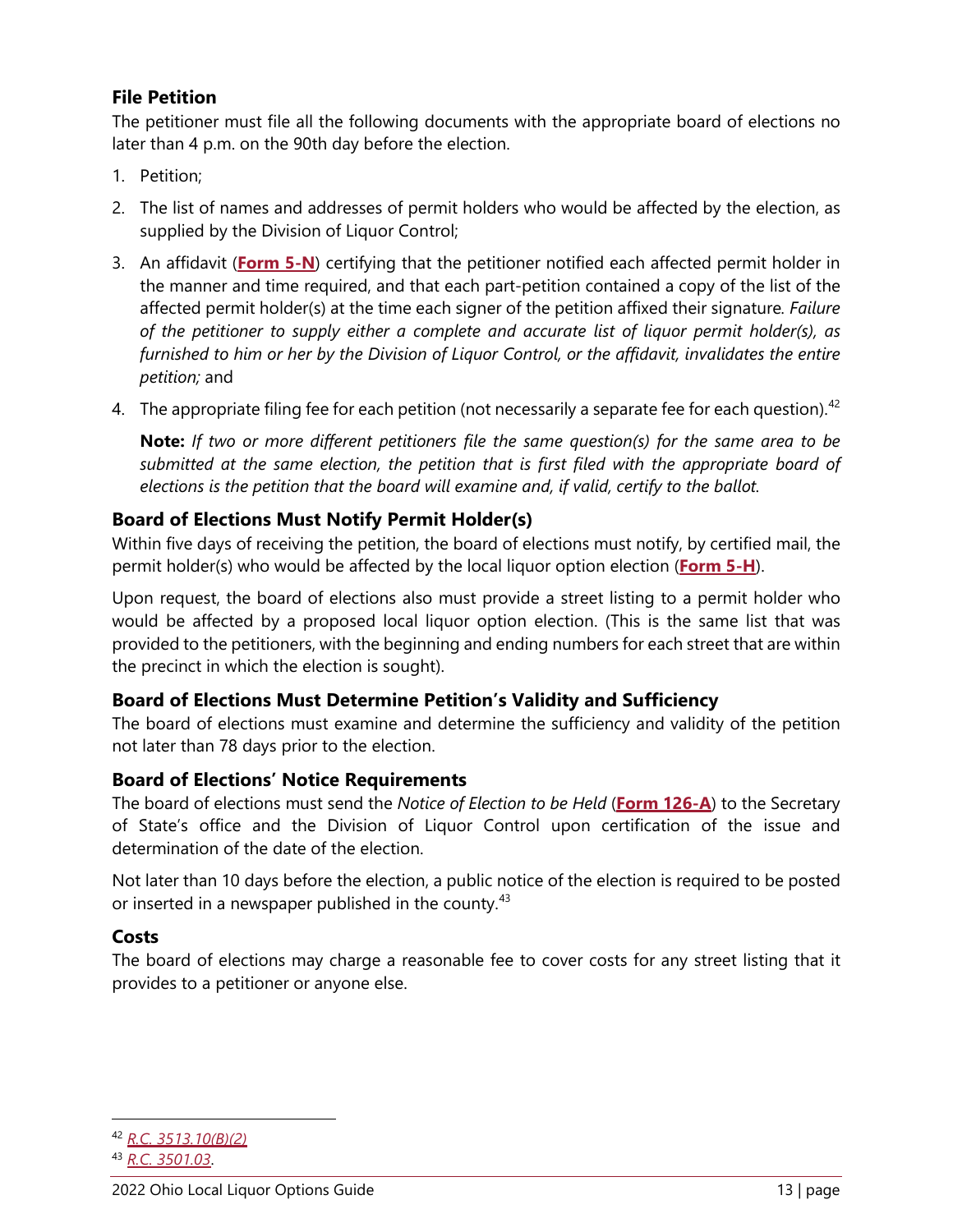# <span id="page-16-0"></span>**Process for Local Liquor Option Petition – Spirituous Liquor by the Glass (for precincts that voted in 1933 against the repeal of Prohibition) [\(Form 5-B\)](https://www.sos.state.oh.us/globalassets/elections/forms/5-b.pdf) [44](#page-16-1)**

**Note:** *A Local liquor Option election for spirituous liquor by the glass may be submitted to electors only at a general election.[45](#page-16-2)*

### **Designate One Person as "the Petitioner"**

One person involved in the petition effort must be designated as "the petitioner." The **petitioner** serves as the contact person for the local liquor option issue, must supply their name and address to the board of elections, and must sign all documents to be filed with the board of elections relative to the local liquor option issue.

### **Pick Up Petition and Other Information**

The **petitioner** – not the board of elections or any of its employees – determines which local liquor option question to place on the ballot. The petitioner is responsible for obtaining the necessary petitions and other forms by a date far enough in advance of the targeted election to allow the petitioner sufficient time to meet all the statutory requirements, including the statutory filing deadline 90 days before the election.

The board of elections must provide the petitioner with the following materials:

### **1. Petition [\(Form 5-B\)](https://www.sos.state.oh.us/globalassets/elections/forms/5-b.pdf);**

- **2.** *Guide to Local Liquor Option Elections***; and**
- **3. [Form 5-F](https://www.sos.state.oh.us/globalassets/elections/forms/5-f.pdf)**, Certificate of Required Number of Signatures, containing the minimum number of valid signatures required to place on the ballot the question set forth on the petition. The board of elections must issue **[Form 5-F](https://www.sos.state.oh.us/globalassets/elections/forms/5-f.pdf)** to the petitioner within 15 days after the petitioner's request. The petition **[\(Form 5-B\)](https://www.sos.state.oh.us/globalassets/elections/forms/5-b.pdf)** must be signed by a number of qualified electors of the precinct that is equal in number to at least 35 percent of the total number of votes cast in that precinct for the office of governor at the most recent gubernatorial election.

**No street listing** is required to be provided to the petitioner nor filed with the Department of Liquor Control, because the precinct has been dry since before November 1933, when a majority of electors voted against the repeal of Prohibition. Consequently, no one within the territory currently is permitted to sell spirituous liquor, and thus there is no privilege to be lost as the result of an election on this question.

**Note:** *A circulator of a local liquor option petition is not required to be an elector, but must be at least 18 years of age.*

### **File Petition**

The petition must be filed with the board of elections no later than 4 p.m. on the 90th day before the general election. The petition must be accompanied by the appropriate filing fee.<sup>[46](#page-16-3)</sup>

### **Board of Elections Must Determine Petition's Validity and Sufficiency**

<span id="page-16-1"></span><sup>44</sup> *[R.C. 4301.32](http://codes.ohio.gov/orc/4301.32)*, *[4303.29](http://codes.ohio.gov/orc/4303.29)*.

<span id="page-16-2"></span><sup>45</sup> *[R.C. 4303.29](http://codes.ohio.gov/orc/4303.29)*.

<span id="page-16-3"></span><sup>46</sup> *[R.C. 3513.10\(B\)\(2\)](http://codes.ohio.gov/orc/3513.10)*.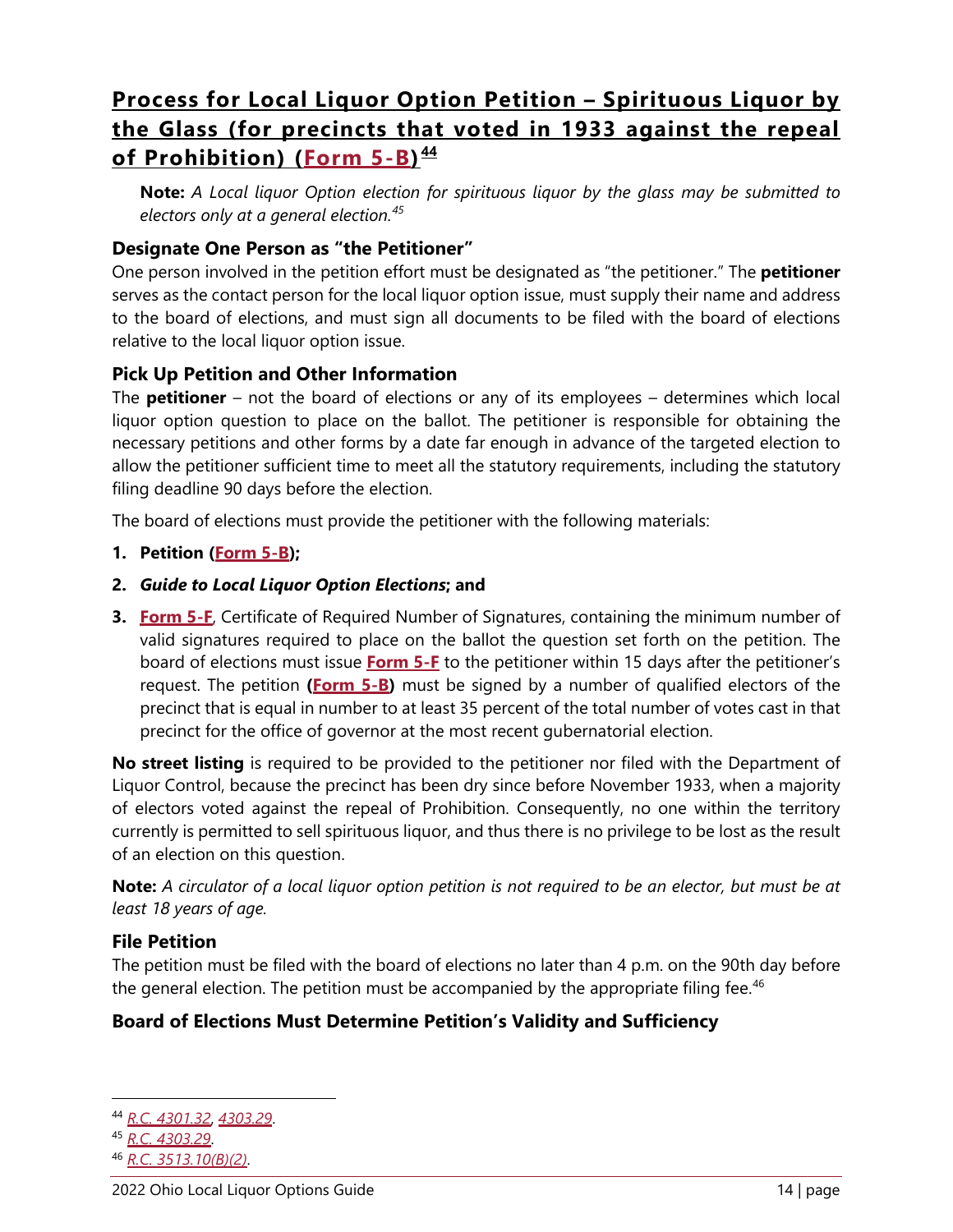Not later than the 78th day before the election, the board of elections must examine and determine the validity and sufficiency of the petition for certification of the question to the ballot.<sup>[47](#page-17-0)</sup>

### **Board of Elections' Notice Requirements**

The board of elections must submit the Notice of Election to be Held (**[Form 126-A](https://www.sos.state.oh.us/globalassets/elections/forms/126-a.pdf)**) to the Secretary of State's office and the Division of Liquor Control upon certification of the issue and determination of the date of the election.

Not later than 10 days before the election, a public notice of the election is required to be posted or inserted in a newspaper published in the county.<sup>[48](#page-17-1)</sup>

<span id="page-17-1"></span><span id="page-17-0"></span><sup>47</sup> *[R.C. 4301.33](http://codes.ohio.gov/orc/4301.33)*, *[4301.331](http://codes.ohio.gov/orc/4301.331)*, *[4305.14](http://codes.ohio.gov/orc/4305.14)*. <sup>48</sup> *[R.C. 3501.03](http://codes.ohio.gov/orc/3501.03)*.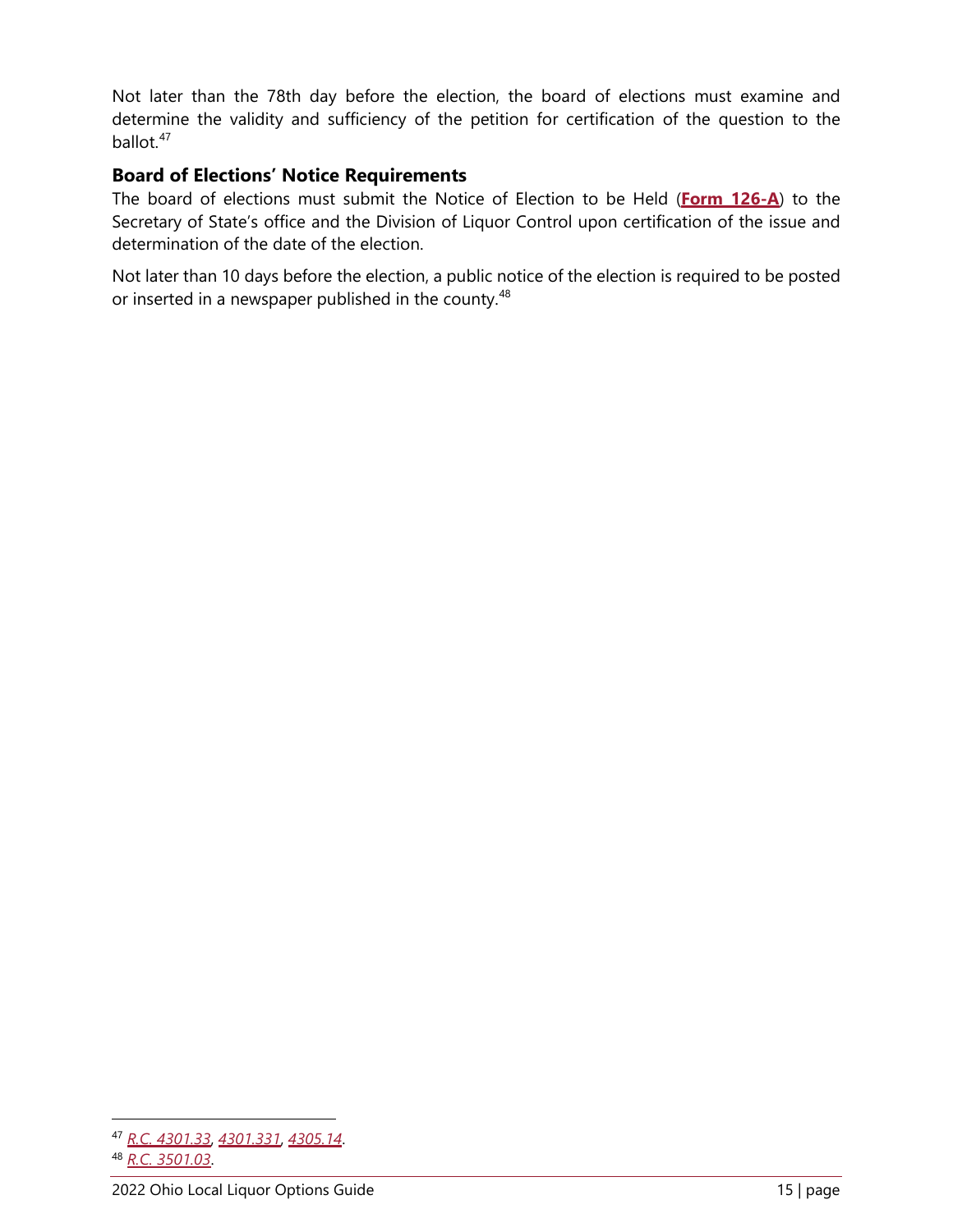# <span id="page-18-0"></span>**Process for Particular Use at a Specific Location Local Liquor Option Election (Non-nuisance: [Form 5-R\)](https://www.sos.state.oh.us/globalassets/elections/forms/5-r.pdf) [49](#page-18-1)**

### **Generally**

This type of election authorizes the sale of three categories of alcoholic beverages at a specific location in an election precinct:

Category 1: Beer;

Category 2: Wine and mixed beverages; and

Category 3: Spirituous liquor.

**Note:** *"Wine and mixed beverages" is a single category, requiring* **BOTH** *wine and mixed beverages. Thus, petition may request "beer and wine and mixed beverages" or "wine and mixed beverages and spirituous liquor," but* **NOT** *"beer and wine" or "beer and mixed beverages" or "mixed beverages and spirituous liquor."*

The petition may request authorization to sell only one of the three categories, or any combination of the three, or all three categories of alcoholic beverages.

A petition for a particular use at a specific location can only be used by the following four entities:

- 1. Holder of the liquor permit(s) listed on the petition,
- 2. Applicant for the issuance or transfer of the liquor permit(s) for the location named in the petition,<sup>[50](#page-18-2)</sup>
- 3. Applicant who seeks to operate a liquor agency store, or
- 4. Designated agent of the holder or applicant for the liquor permit(s) for, or the operator of a liquor agency store at, the location named in the petition.

No one other than a holder or applicant for the necessary permit, operator of a liquor agency store, or the designated agent of the holder/applicant/operator may petition for a particular use election.

### **Petition Form; Petitioner Requirement**

The procedure for particular use local liquor option elections differs significantly from other local liquor option elections. The petitioner, who must be a party legally associated with the premises named in the petition – i.e., the only premises to be affected by the election – files with the board of elections a valid and sufficient petition (**[Form 5-R](https://www.sos.state.oh.us/globalassets/elections/forms/5-r.pdf)**), properly executed affidavit (**[Form 5-N](https://www.sos.state.oh.us/globalassets/elections/forms/5-n.pdf)**), and, if the petitioner is the designated agent of a permit holder, applicant, or operator of a liquor agency store, written evidence of that designation.

Because only the location named in the petition will be affected by the election, there is no requirement that notice be given to the Division of Liquor Control or to any other permit holder who might be located within the precinct named in the petition before the petition is circulated.

**Petitioners - Note well:** *The name used on the petition to designate the permit holder, permit applicant, or operator of a liquor agency store – including, if applicable, any trade or fictitious name* 

<span id="page-18-1"></span><sup>49</sup> *[R.C. 4301.323](http://codes.ohio.gov/orc/4301.323)*, *[4301.333](http://codes.ohio.gov/orc/4301.333)*, *[4301.355](http://codes.ohio.gov/orc/4301.355)*, *[4301.365](http://codes.ohio.gov/orc/4301.365)*, *[4301.39](http://codes.ohio.gov/orc/4301.39)*.

<span id="page-18-2"></span><sup>&</sup>lt;sup>50</sup> For questions about an Economic Development Transfer (TREX), please contact the Division of Liquor Control.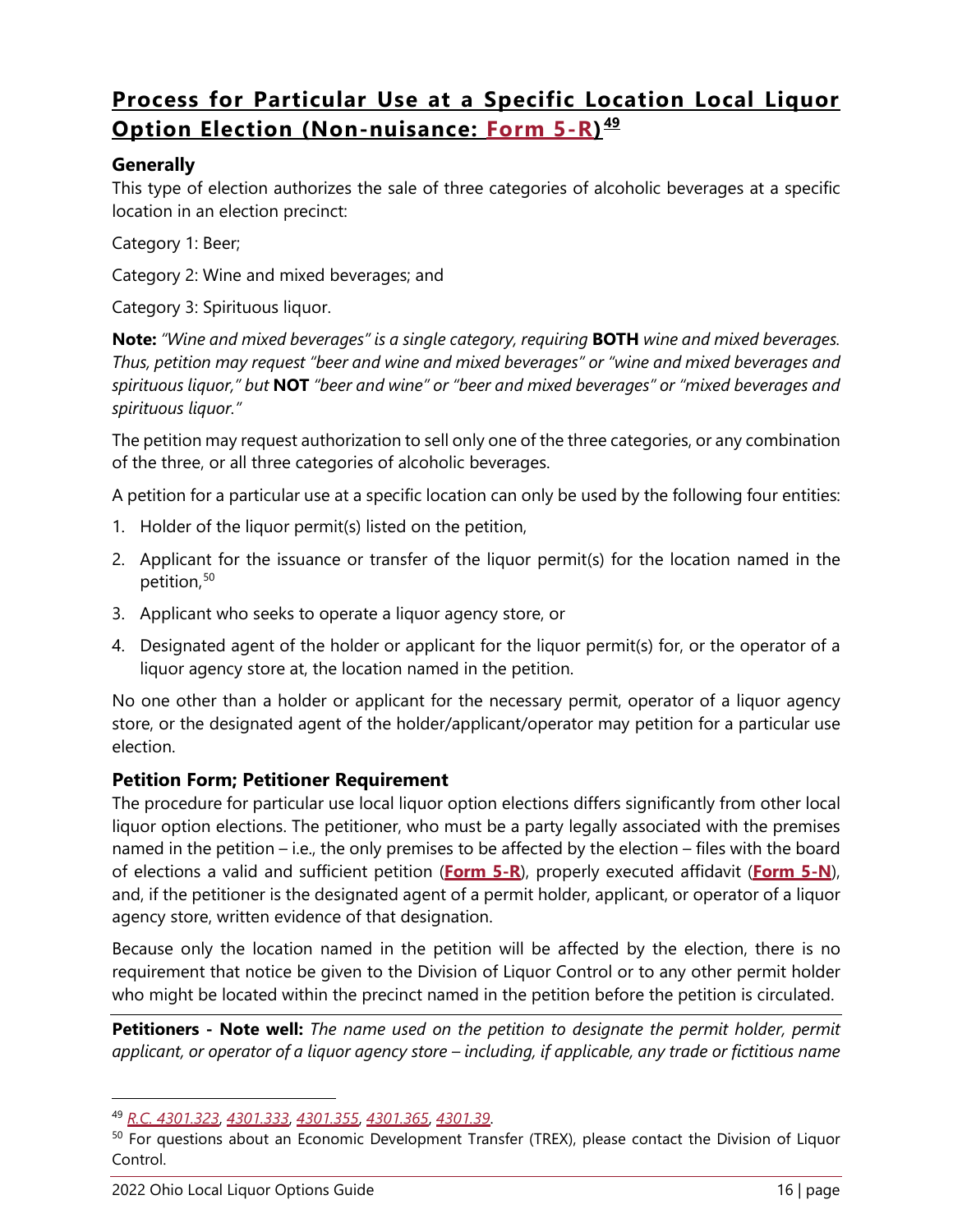*under which it does, or intends to do, business – and the address of the location specified on the petition must be* **identical** *in all respects to the name and address then on file with the Division of Liquor Control for that location. If either the name or address on file with Liquor Control as of the date the board of elections certifies the validity and sufficiency of the petition is not identical to the petition, the question(s) will not be certified to the ballot. Ohio law specifically prohibits anyone from changing or withdrawing a petition after it has been filed.[51](#page-19-0)*

The petitioner serves as the contact person for the local liquor option issue. Consequently, the petitioner must:

- Provide their name and mailing address to the board of elections, and
- Sign all documents to be filed with the board of elections that pertain to the local liquor option issue.

### **Pick up Petition and Other Materials**

The **petitioner** – not the board of elections or any of its employees – determines which local liquor option question to place on the ballot. The petitioner is responsible for obtaining the appropriate petitions and other forms by a date far enough in advance of the targeted election to allow the petitioner sufficient time to meet all the statutory requirements, including the statutory filing deadline 90 days before the election.

The board of elections must provide the petitioner with the following materials:

- **1. Petition [\(Form 5-R\)](https://www.sos.state.oh.us/globalassets/elections/forms/5-r.pdf);**
- **2. [Form 5-N](https://www.sos.state.oh.us/globalassets/elections/forms/5-n.pdf) Affidavit of Intended Use;**
- **3. Guide to Local Liquor Option Elections;** and
- **4.** *[Form 5-F](https://www.sos.state.oh.us/globalassets/elections/forms/5-f.pdf)***, Certificate of Required Number of Signatures,** containing the minimum number of valid signatures required to place on the ballot the question(s) indicated on the petition. The board of elections must issue *[Form 5-F](https://www.sos.state.oh.us/globalassets/elections/forms/5-f.pdf)* to the petitioner within 15 days after the petitioner's request. The petition (*[Form 5-R](https://www.sos.state.oh.us/globalassets/elections/forms/5-r.pdf)*) must be signed by a number of qualified electors of the precinct that is equal in number to at least 35 percent of the total number of votes cast in that precinct for the office of governor at the most recent gubernatorial election, except that if the petition is solely for a Sunday sales question, the petition only needs the signatures of 50 qualified electors.

**Note:** A circulator of a local liquor option petition is not required to be an elector, but must be at least 18 years of age.

*[R.C. 4301.333](http://codes.ohio.gov/orc/4301.333)* mandates that each part of a **[5-R](https://www.sos.state.oh.us/globalassets/elections/forms/5-r.pdf)** petition contain all of the following information:

- 1. A notice that the petition is for the submission of the question or questions set forth in *[R.C. 4301.355](http://codes.ohio.gov/orc/4301.355)*;
- 2. The name of the applicant for the issuance or transfer, or the holder, of the liquor permit or, if applicable, the name of the liquor agency store, including any trade or fictitious names under which the applicant, holder, or liquor agency store either intends to do or does business at the particular location;

<span id="page-19-0"></span><sup>51</sup> *[R.C. 3501.38\(I\)](http://codes.ohio.gov/orc/3501.38)*.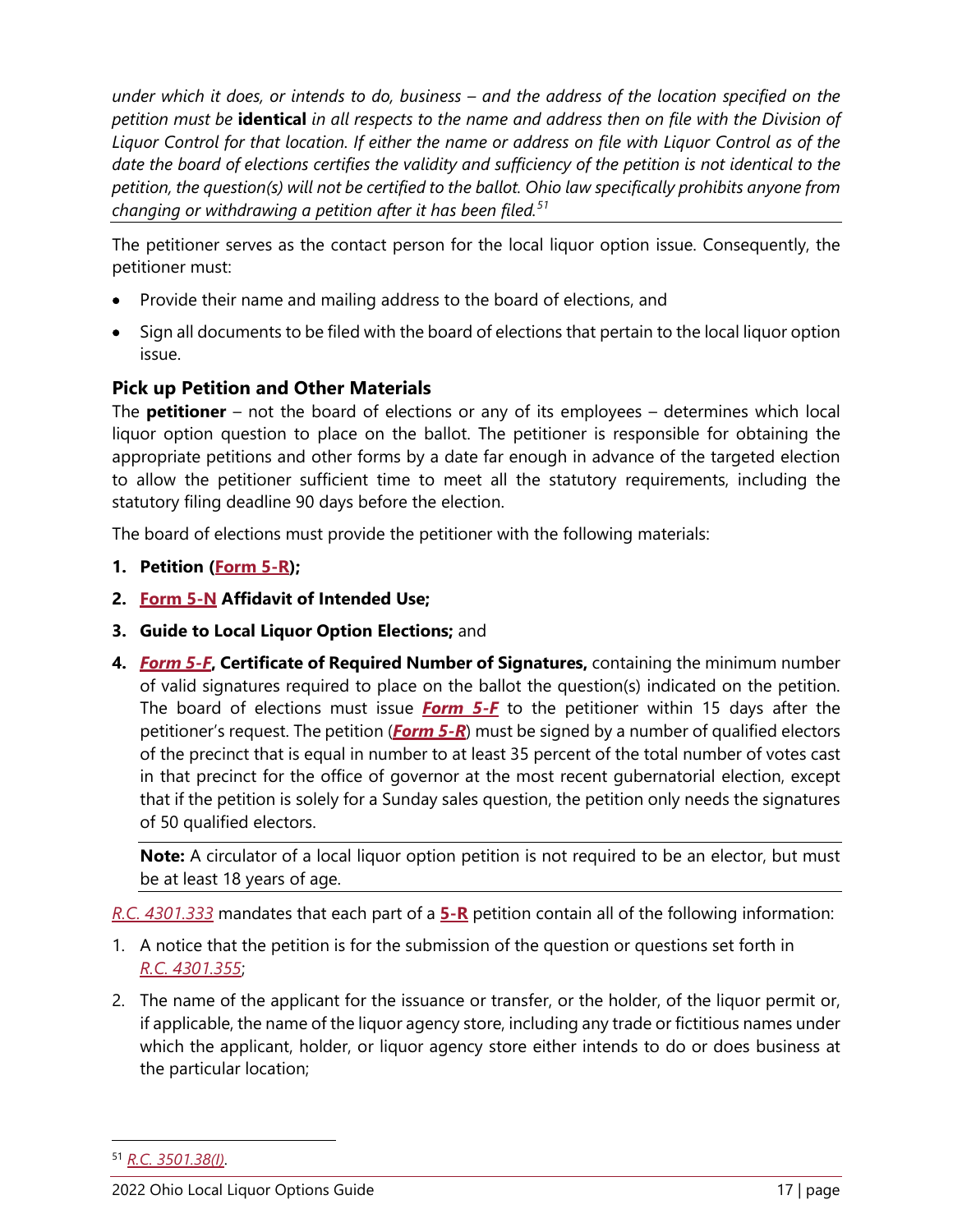- 3. The address and proposed use of the particular location within the election precinct to which the results of the question or questions specified in *[R.C. 4301.355](http://codes.ohio.gov/orc/4301.355)* apply. The law provides that, for purposes of this petition, "use" means **all** of the following:
	- The **type of each liquor permit** applied for by the applicant or held by the liquor permit holder as described in *[R.C. 4303.11](http://codes.ohio.gov/orc/4303.11)* to *[4303.183](http://codes.ohio.gov/orc/4303.183)*, **including a description of the type of beer or intoxicating liquor sales authorized by each permit** as provided in those sections (for example: C-2 liquor permit authorizing off-premise sales);

**Note:** *Failure to list the type of sales authorized by the permit on the petition will invalidate the petition. Some examples of the type of sales authorized include, but are not limited to, "onpremise sales," "off-premise sales," and "on/off premise sales," depending upon the type of liquor permit.*

- If a **liquor agency store**, the fact that the business is operated as a liquor agency store authorized to operate by this state; and
- A **description of the general nature of the business** of the applicant, liquor permit holder, or liquor agency store (for example: convenience store).

### **File Petition**

The petitioner must file all of the following documents with the board of elections not later than 4 p.m. on the 90th day before a general election or a special election held on a day on which a primary election may be held:

- **1. Petition [\(Form 5-R\)](https://www.sos.state.oh.us/globalassets/elections/forms/5-r.pdf).**
- **2. [Form 5-N](https://www.sos.state.oh.us/globalassets/elections/forms/5-n.pdf) Affidavit of Intended Use.**
- **3.** If the permit holder/applicant or liquor agency store designated an agent for purpose of circulating and filing the **[5-R](https://www.sos.state.oh.us/globalassets/elections/forms/5-r.pdf)** petition, **separate written evidence of that designation of agent**, signed by the permit holder/ applicant or liquor agency store.

**Note:** *There is no form prescribed by the Secretary of State for designating the agent. The parties who want the* **[5-R](https://www.sos.state.oh.us/globalassets/elections/forms/5-r.pdf)** *petition filed are responsible for producing the necessary documentation, such as a letter from the applicant identifying the agent as such.*

### **4. Appropriate filing fee.[52](#page-20-0)**

**Note to Petitioners:** The law requires you to file the affidavit **[\(Form 5-N\)](https://www.sos.state.oh.us/globalassets/elections/forms/5-n.pdf)** and, if applicable, the written evidence of the designation of agent, at the time you file the petition **[\(Form 5-R\)](https://www.sos.state.oh.us/globalassets/elections/forms/5-r.pdf)**. Failure to comply will result in the invalidation of the entire petition.<sup>[53](#page-20-1)</sup>

### **Board of Elections Must Determine Petition's Validity and Sufficiency**

Not later than the 78th day before the election, the board of elections must examine and determine the validity and sufficiency of the petition for certification of the question(s) to the ballot.<sup>[54](#page-20-2)</sup>

### **Board of Elections' Notice Requirements**

Upon the filing of a **[5-R](https://www.sos.state.oh.us/globalassets/elections/forms/5-r.pdf)** Petition seeking an election on a particular use at a specific location, the board of elections may email a copy of the front side of one part of the petition to the Division of

<span id="page-20-1"></span><sup>53</sup> *[R.C. 4301.333\(C\)\(2\)](http://codes.ohio.gov/orc/4301.333)*.

<span id="page-20-0"></span><sup>52</sup> *[R.C. 3513.10 \(B\)\(2\)](http://codes.ohio.gov/orc/3513.10)*.

<span id="page-20-2"></span><sup>54</sup> *[R.C. 4301.33](http://codes.ohio.gov/orc/4301.33)*, *[4301.331](http://codes.ohio.gov/orc/4301.331)*, *[4305.14](http://codes.ohio.gov/orc/4305.14)*.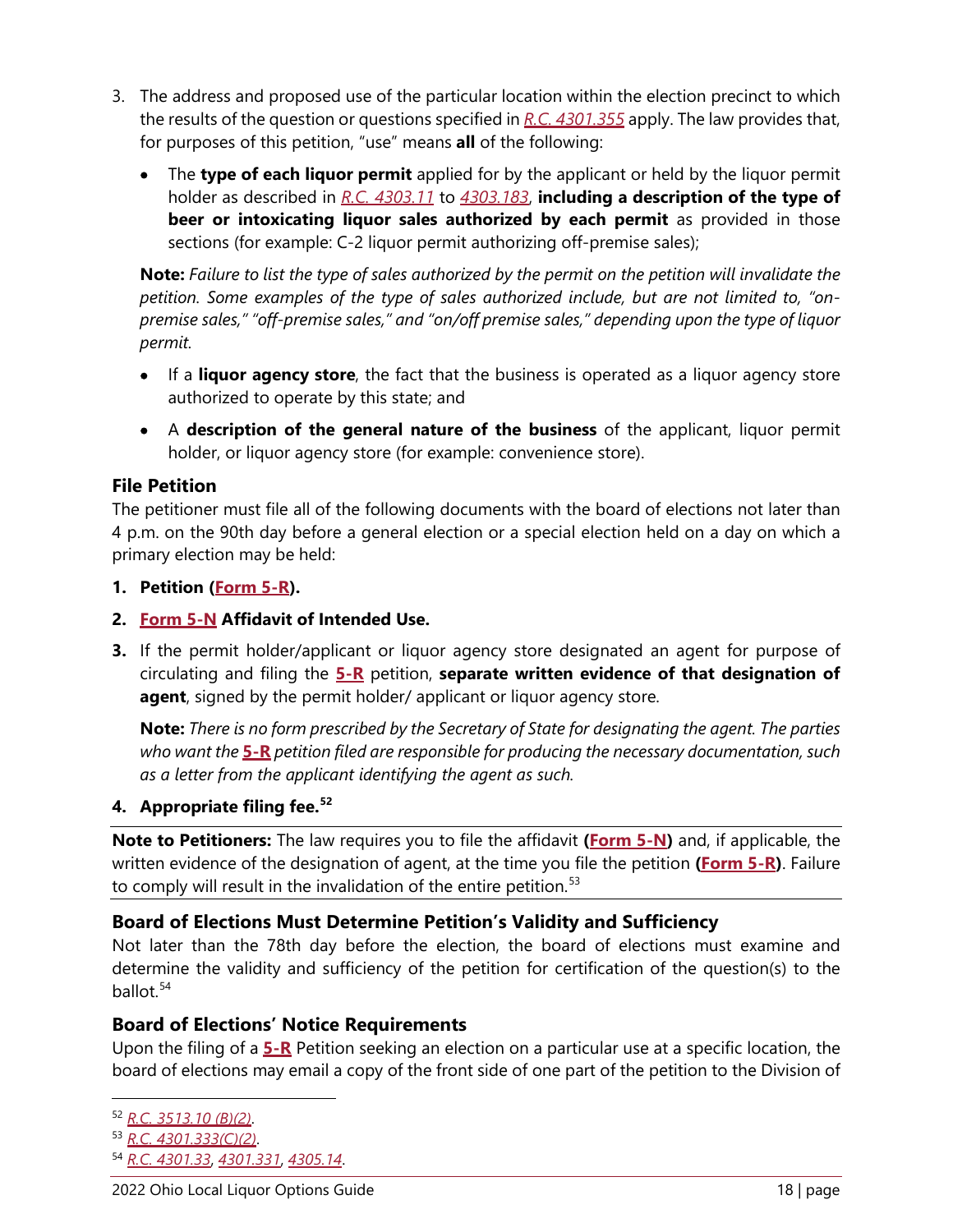Liquor Control at *[liquorlicensingmailunit@com.state.oh.us](mailto:liquorlicensingmailunit@com.state.oh.us)*, for verification prior to certification that the petitioner is an applicant, permit holder, or liquor agency store at the location specified on the petition.

The board of elections must submit the Notice of Election to be Held (**[Form 126-A](https://www.sos.state.oh.us/globalassets/elections/forms/126-a.pdf)**) to the Secretary of State's office and the Division of Liquor Control upon the board's certification of the issue and determination of the date of the election.

Not later than 10 days before the election, the board of elections must post or publish a public notice of the election.<sup>[55](#page-21-1)</sup>

# <span id="page-21-0"></span>**Special Instructions**

# **Twenty-Nine Day Rule for Liquor Permit Holder Whose Permit is Made Partially or Wholly Unlawful Due to Results of Certain Local Liquor Option Elections**

Where a permit is made partially unlawful as the result of a local liquor option election held pursuant to:

- *[R.C. 4301.35](http://codes.ohio.gov/orc/4301.35)* (choice of questions);
- *[R.C. 4301.351](http://codes.ohio.gov/orc/4301.351)* (Sunday sales in entire precinct);
- *[R.C. 4301.353](http://codes.ohio.gov/orc/4301.353)* (sales in a portion of a precinct);
- *[R.C. 4303.29](http://codes.ohio.gov/orc/4303.29)* (sale of spirituous liquor by the glass); or
- *[R.C. 4305.14](http://codes.ohio.gov/orc/4305.14)* (sale of beer),

A particular location local liquor option election may be held if both of the following occur no later than 29 days after the Division of Liquor Control receives the final notice of the results of such election:

- 1. The affected permit holder files with the board of elections a valid and sufficient petition for a particular use at a specific location (**[Form 5-R](https://www.sos.state.oh.us/globalassets/elections/forms/5-r.pdf)**) to hold a particular location local liquor option election pursuant to *[R.C. 4301.333](http://codes.ohio.gov/orc/4301.333)*; and
- 2. The affected permit holder files with the Division of Liquor Control's superintendent a copy of that petition (**[Form 5-R](https://www.sos.state.oh.us/globalassets/elections/forms/5-r.pdf)**) bearing the board of elections' file stamp.

If both of those conditions are met, the results of the local liquor option election that made the permit partially unlawful will not take effect as to that liquor permit holder until the Division of Liquor Control receives final notice from the board of elections of either of the following events (whichever occurs earlier):

- 1. The board of elections determines that the petition (**[Form 5-R](https://www.sos.state.oh.us/globalassets/elections/forms/5-r.pdf)**) filed by the permit holder pursuant to *[R.C. 4301.39 \(G\)](http://codes.ohio.gov/orc/4301.39)* is invalid; or
- 2. An election held pursuant to *[R.C. 4301.355](http://codes.ohio.gov/orc/4301.355)* concerning the liquor permit holder resulted in a majority no vote.

<span id="page-21-1"></span><sup>55</sup> *[R.C. 3501.03](http://codes.ohio.gov/orc/3501.03)*.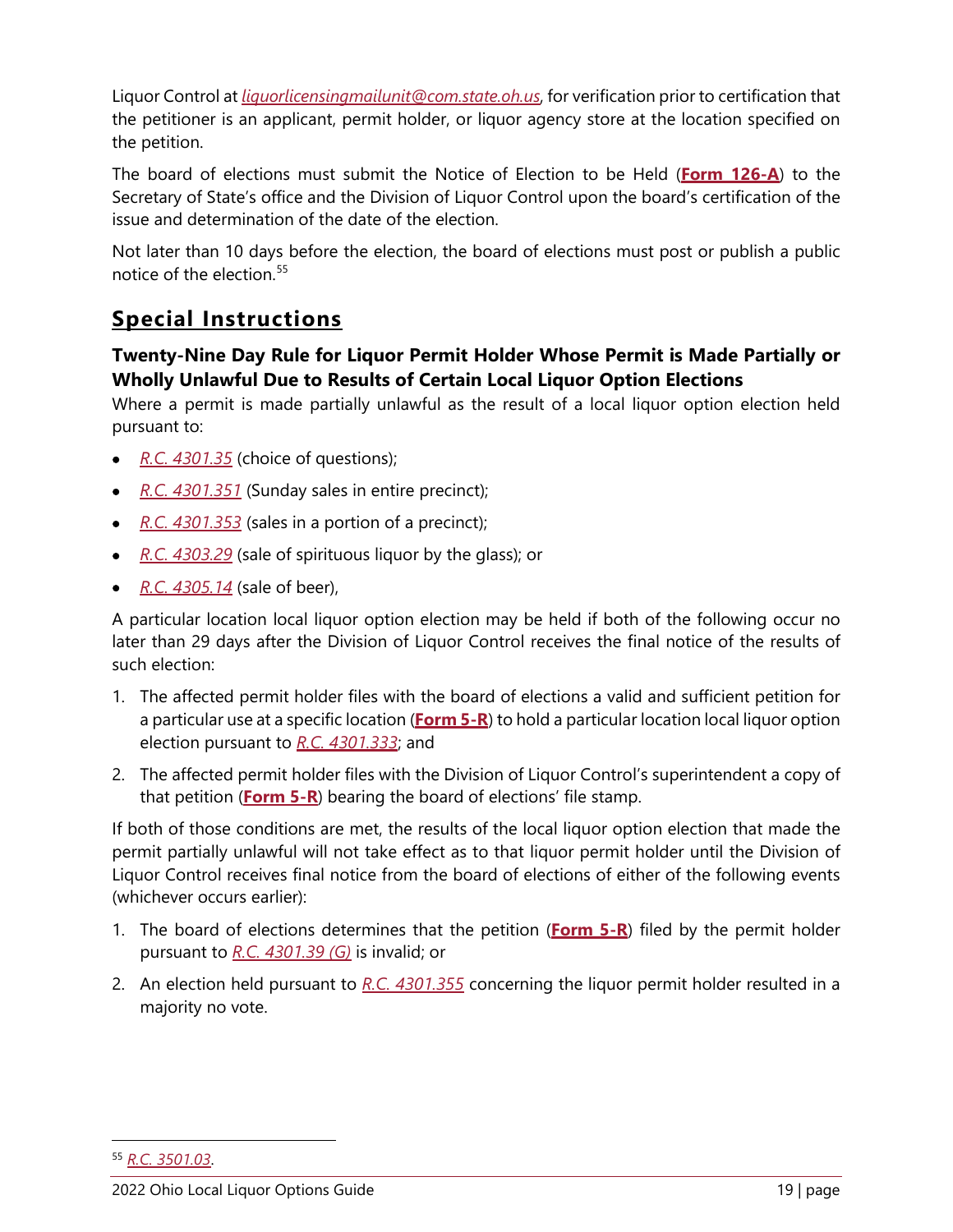# <span id="page-22-0"></span>**Process for 5-S Petition**

# **Process for Local Liquor Option Petition (Sale of Beer and Intoxicating Liquor at a Community Facility: [Form 5-S\)](https://www.sos.state.oh.us/globalassets/elections/forms/5-s.pdf)[56](#page-22-1)**

### **Generally**

A local liquor option election concerning a community facility may be placed on the ballot by petition, resolution, or ordinance submitted to the board of elections no later than 4 p.m. of the 90th day prior to a general election or a special election held on a day on which a primary election may be held. Such an election is submitted to the electorate of the *entire municipality or unincorporated area of the township* in which the community facility is located.

### **Designate One Petitioner**

One person involved in the petition effort must be designated as "the petitioner." The petitioner serves as the contact person for the local liquor option issue, must supply their name and address to the board of elections, and must sign all documents to be filed with the board of elections that relate to the local liquor option issue.

### **Pick Up Petition and Other Materials**

The **petitioner** – not the board of elections or any of its employees – determines which local liquor option question to place on the ballot. The petitioner is responsible for obtaining the appropriate petitions and other forms by a date far enough in advance of the targeted election to allow the petitioner sufficient time to meet all the statutory requirements, including the statutory filing deadlines occurring 120 and 90 days before the election.

The board of elections must provide the petitioner with the following materials:

- **1. Petition form [\(Form 5-S\)](https://www.sos.state.oh.us/globalassets/elections/forms/5-s.pdf);**
- **2.** *Guide to Local Liquor Option Elections***;**
- **3.** *[Form 5-F](https://www.sos.state.oh.us/globalassets/elections/forms/5-f.pdf)***, Certificate of Required Number of Signatures,** containing the minimum number of valid signatures required to place on the ballot the question set forth on the petition. The board of elections must issue **[Form 5-F](https://www.sos.state.oh.us/globalassets/elections/forms/5-f.pdf)** to the petitioner within 15 days after the petitioner's request. The petition (**[Form 5-S](https://www.sos.state.oh.us/globalassets/elections/forms/5-s.pdf)**) must be signed by a number of qualified electors of the municipal corporation or unincorporated area of the township in which the community facility is located that is equal in number to at least 10 percent of the total number of votes cast in the municipal corporation or unincorporated area of the township for the office of governor at the most recent gubernatorial election.
- **4. [Form 5-J,](https://www.sos.state.oh.us/globalassets/elections/forms/5-j.pdf) Special Instructions for Petitioners (Community Facility),** for the information to be provided to the Division of Liquor Control. (See Notice Requirement by Petitioner, below.)

### **Circulate Petition**

The petitioner uses **[Form 5-S](https://www.sos.state.oh.us/globalassets/elections/forms/5-s.pdf)**, which must contain the following information:

- 1. A notice that the petition is for the submission of the question set forth in *[R.C. 4301.356](http://codes.ohio.gov/orc/4301.356)*; and
- 2. The name and address of the community facility for which the local liquor option election is sought and, if the community facility is a community entertainment district, the district's boundaries.

<span id="page-22-1"></span><sup>56</sup> *[R.C. 4301.01\(B\)\(19](http://codes.ohio.gov/orc/4301.01)*), *[4301.324](http://codes.ohio.gov/orc/4301.324)*, *[4301.334](http://codes.ohio.gov/orc/4301.334)*, *[4301.356](http://codes.ohio.gov/orc/4301.356)*, *[4301.365](http://codes.ohio.gov/orc/4301.365)*, *[4301.37\(F\)](http://codes.ohio.gov/orc/4301.37)*, *[4301.80](http://codes.ohio.gov/orc/4301.80)*.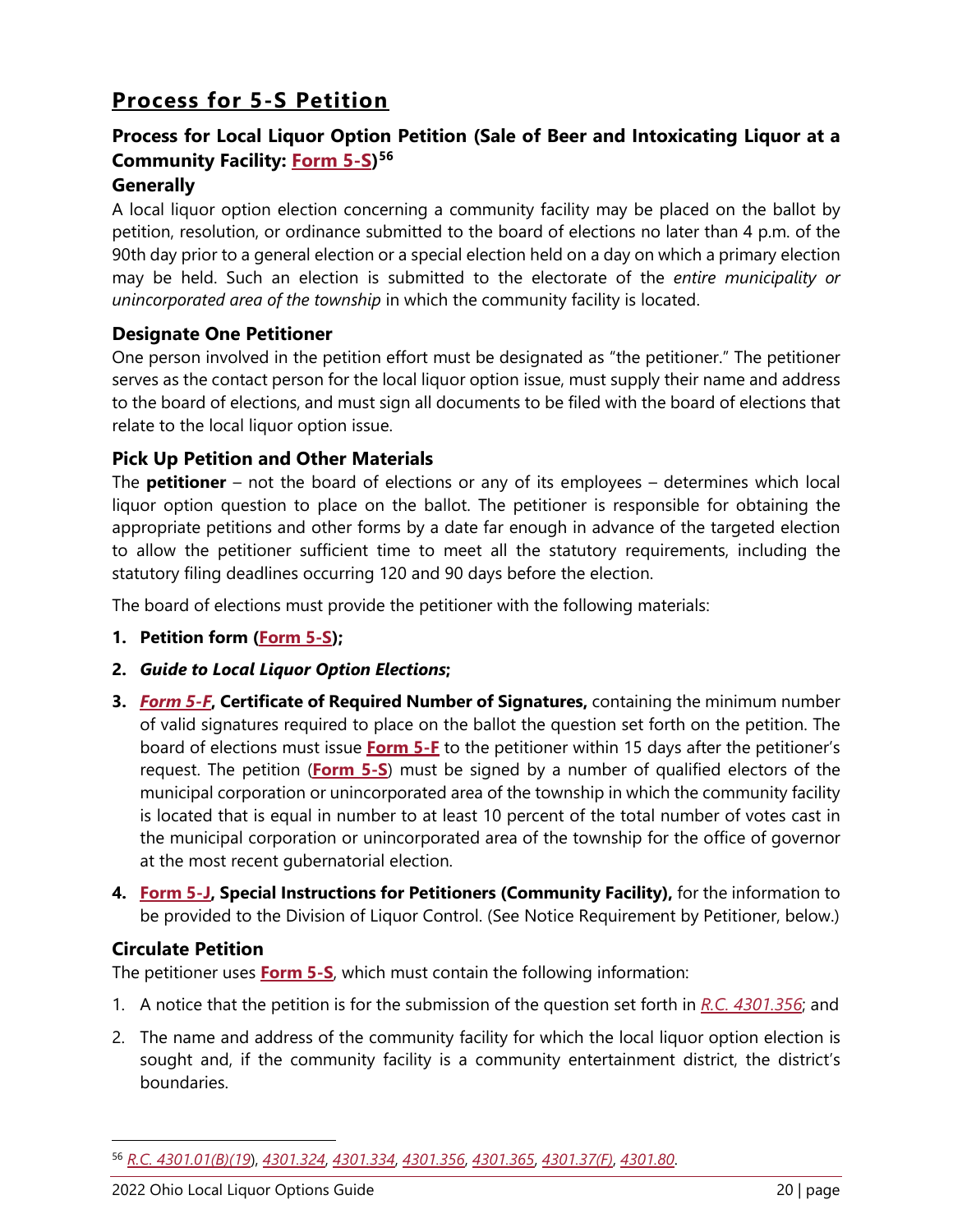**Note:** *A circulator of a local liquor option petition is not required to be an elector, but must be at least 18 years of age.* 

## **Notice Requirement by Petitioner**

At least 30 days before the petition filing deadline, the petitioner must provide the Division of Liquor Control with all the following information:

- 1. The name and address of the community facility or the boundaries of the district,
- 2. The municipal corporation or township in which the election is sought, and
- 3. The petition filing deadline.

### **Note: [Form 5-J,](https://www.sos.state.oh.us/globalassets/elections/forms/5-j.pdf) Special Instructions for Petitioners***, may be used for this purpose.*

The Division of Liquor Control then will provide the petitioner with the name and address of any permit holder for, or within, the community facility. The **petitioner** must file all such names and addresses with the board of elections **at the time the petition is filed.**

### **File Petition**

The petition must be filed with the board of elections no later than 4 p.m. on the 90th day before a general election or a special election held on a day on which a primary election may be held, accompanied by the appropriate filing fee. $57$  The petitioner must provide the board of elections with the name and address of any liquor permit holder within the community facility, or the petition will be invalidated.

### **Board of Elections Must Notify Permit Holder(s)**

Within five days after a petition is filed, the board of elections must give notice by certified mail to any permit holder whose permit would be affected by the local liquor option election for the community facility.

### **Board of Elections Must Determine Petition's Validity and Sufficiency**

Not later than the 78th day before the election, the board of elections must examine and determine the validity and sufficiency of the petition for certification of the question to the ballot.[58](#page-23-1)

### **Board of Elections' Notice Requirements**

The board of elections must submit the Notice of Election to be Held (**[Form 126-A](https://www.sos.state.oh.us/globalassets/elections/forms/126-a.pdf)**) to the Secretary of State's office and the Division of Liquor Control upon certification of the issue and determination of the date of the election.

Not later than 10 days before the election, a public notice of the election must be posted or inserted in a newspaper published in the county.<sup>[59](#page-23-2)</sup>

<span id="page-23-0"></span><sup>57</sup> *[R.C. 3513.10\(B\)\(2\)](http://codes.ohio.gov/orc/3513.10)*.

<span id="page-23-1"></span><sup>58</sup> *[R.C. 4301.334](http://codes.ohio.gov/orc/4301.334)*

<span id="page-23-2"></span><sup>59</sup> *[R.C. 3501.03](http://codes.ohio.gov/orc/3501.03)*.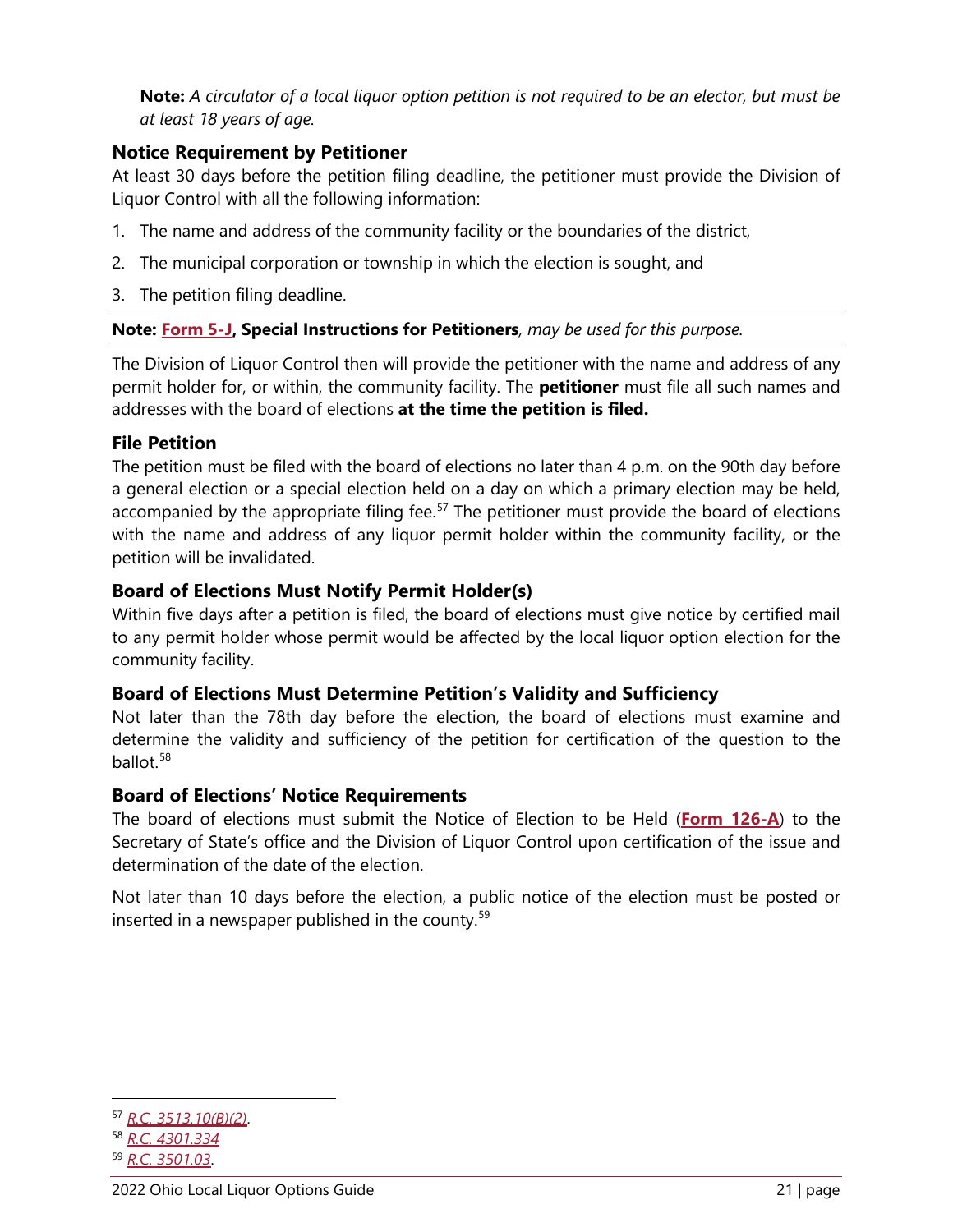# <span id="page-24-0"></span>**Process for site specific local liquor option election following finding of a nuisance (by judgment entry only) [60](#page-24-1)**

# **Generally**

Instead of the filing of a petition, this local liquor option question is placed on the ballot by filing with the board of elections **the judgment entry** declaring the particular location a nuisance, as defined in *[R.C. 3767.01\(C\)](http://codes.ohio.gov/orc/3767.01)*.

### **Notices of Commencement/Adjudication of Nuisance Action**

- 1. Any agency, officer, or other person who brings a nuisance action against the holder of a liquor permit pursuant to *[R.C. 3767.03](http://codes.ohio.gov/orc/3767.03)* must notify the Division of Liquor Control, the Liquor Control Commission, and the Liquor Enforcement Division of the Ohio Department of Public Safety at the time such action is brought.
- 2. The court which adjudicates that a nuisance, other than a nuisance found as a result of a violation of local zoning provisions, exists at a liquor permit premises must send notice to the Division of Liquor Control, the Liquor Control Commission, and the Liquor Enforcement Division of the Ohio Department of Public Safety.<sup>[61](#page-24-2)</sup>

### **Procedure**

If a liquor permit premises has been adjudged a nuisance, other than a nuisance found as a result of a violation of local zoning provisions, the person or public official who brought the nuisance action must file the following documents with the board of elections of the county in which the nuisance was adjudged to exist: [62](#page-24-3)

- 1. A certified copy of the judgment entry issued pursuant to *[R.C. 3767.05 \(D\) or \(E\)](http://codes.ohio.gov/orc/3767.05)*;
- 2. A statement containing:
	- A notice that the statement is for the submission of the question set forth in *[R.C. 4301.352](http://codes.ohio.gov/orc/4301.352)*;
	- The name of the class C or D permit holder and, if different, the business name; and
	- The address of the permit holder's permit premises.

### **File Statement and Judgment Entry**

The statement and a certified copy of the judgment entry must be filed with the appropriate board of elections not later than 4 p.m. on the 90th day before the day of a general election or a special election held on a day on which a primary election may be held. Failure to supply the board of elections with the liquor permit holder's complete and accurate address invalidates the election. *[R.C. 4301.331\(D\)](http://codes.ohio.gov/orc/4301.331)* defines "complete and accurate address" to mean the following:

- 1. The address of the liquor permit premises;
- 2. The address of the statutory agent of the liquor permit holder, if applicable; and
- 3. The address of the liquor permit holder if different from the liquor permit premises address.

### **Board of Elections Must Notify Permit Holder**

<span id="page-24-1"></span><sup>60</sup> *[R.C. 3767.03](http://codes.ohio.gov/orc/3767.03)*, *[3767.05](http://codes.ohio.gov/orc/3767.05)*, *[4301.321](http://codes.ohio.gov/orc/4301.321)*, *[4301.33](http://codes.ohio.gov/orc/4301.33)*, *[4301.331](http://codes.ohio.gov/orc/4301.331)*, *[4301.352](http://codes.ohio.gov/orc/4301.352)*.

<span id="page-24-2"></span><sup>61</sup> *[R.C. 3767.05\(E\)](http://codes.ohio.gov/orc/3767.05)*.

<span id="page-24-3"></span><sup>62</sup> *[R.C. 4301.331](http://codes.ohio.gov/orc/4301.331)*.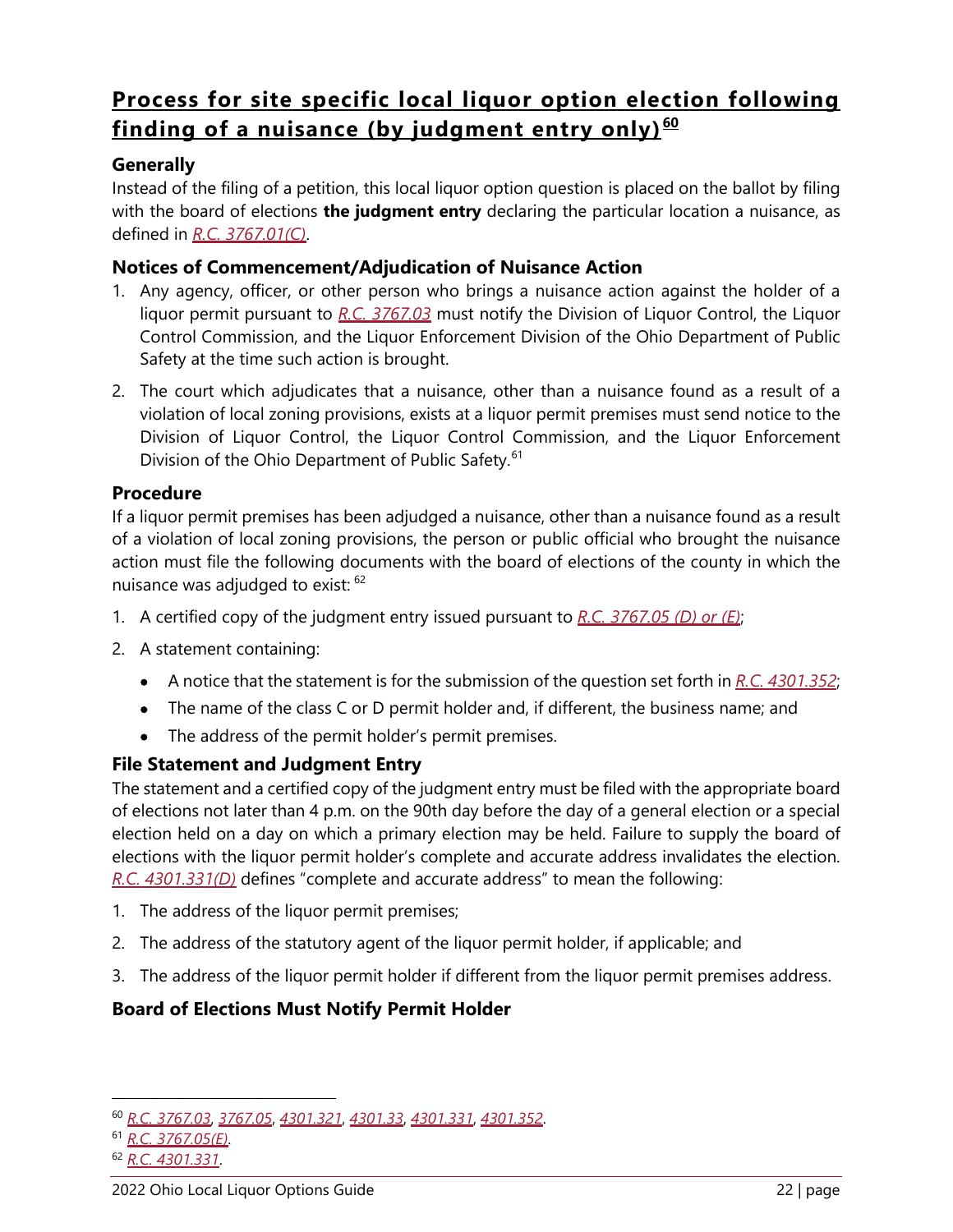No later than five days after the filing described above, the board of elections must notify the affected permit holder by certified mail that the board has received a certified copy of the judgment entry.

### **Board of Elections Must Determine Validity of Question**

No later than 78 days before the day of the next general election or a special election held on a day on which a primary election may be held, whichever is earlier, the board must certify the sufficiency and validity of the certified copy of the judgment entry and order an election be held on the question set forth in *[R.C. 4301.352](http://codes.ohio.gov/orc/4301.352)*.

### **Board of Elections' Notice Requirements**

The board of elections must submit the Notice of Election to be Held (**[Form 126-A](https://www.sos.state.oh.us/globalassets/elections/forms/126-a.pdf)**) to the Secretary of State's office and the Division of Liquor Control upon certification of the issue and determination of the date of the election. Not later than 10 days before the election, a public notice of the election must be posted or inserted in a newspaper published in the county.<sup>[63](#page-25-1)</sup>

**Note:** *Effect of Pending Appeal: No election shall be held to dry up particular premises under [R.C.](http://codes.ohio.gov/orc/4301.352)  [4301.352](http://codes.ohio.gov/orc/4301.352) until all appeals of the judgment declaring the liquor permit premises a nuisance are resolved. The court of appeals must render a decision on any appeal of the judgment within six months after the date of the filing of the appeal with the clerk of the court of appeals, and the Supreme Court must render a decision on any appeal of the judgment within six months after the date of the filing of the appeal with the Supreme Court.[64](#page-25-2)*

# <span id="page-25-0"></span>**General Requirements for Petitions**

### **Part-Petitions**

A local liquor option petition may be made up of several petition papers called part-petitions. All part-petitions must be filed with the board of elections at one time, as a single instrument.<sup>[65](#page-25-3)</sup>

### **Content**

A petition for a local liquor option election must satisfy all of the following requirements:

- 1. Designate the question(s) to be submitted to the electors;
- 2. Contain the full name of the precinct in which the election is to be held;
- 3. Be signed by qualified electors residing in the precinct equal in number to 35 percent (except for community facility which is 10 percent) of the total number of votes cast for governor in such precinct at the most recent gubernatorial election, except that if the petition is solely for a Sunday sales question, the petition only needs the signatures of 50 qualified electors;

**Note:** *The board of elections will calculate the actual number of required signatures upon request of the petitioner, and must provide a written notice of the number of required signatures within 15 days of the request (***[Form 5-F](https://www.sos.state.oh.us/globalassets/elections/forms/5-f.pdf)***).[66](#page-25-4)*

4. Be filed with the board of elections of the county in which such precinct is located not later than 4 p.m. of the 90th day before the election;

<span id="page-25-1"></span><sup>63</sup> *[R.C. 3501.03](http://codes.ohio.gov/orc/3501.03)*.

<span id="page-25-2"></span><sup>64</sup> *[R.C. 3767.05\(G\)](http://codes.ohio.gov/orc/3767.05)*.

<span id="page-25-3"></span><sup>65</sup> *[R.C. 3501.38\(K\)](http://codes.ohio.gov/orc/3501.38)*.

<span id="page-25-4"></span><sup>66</sup> *[R.C. 4301.32](http://codes.ohio.gov/orc/4301.32)*, *[4303.29\(C\)](http://codes.ohio.gov/orc/4303.29)*, *[4305.14](http://codes.ohio.gov/orc/4305.14)*.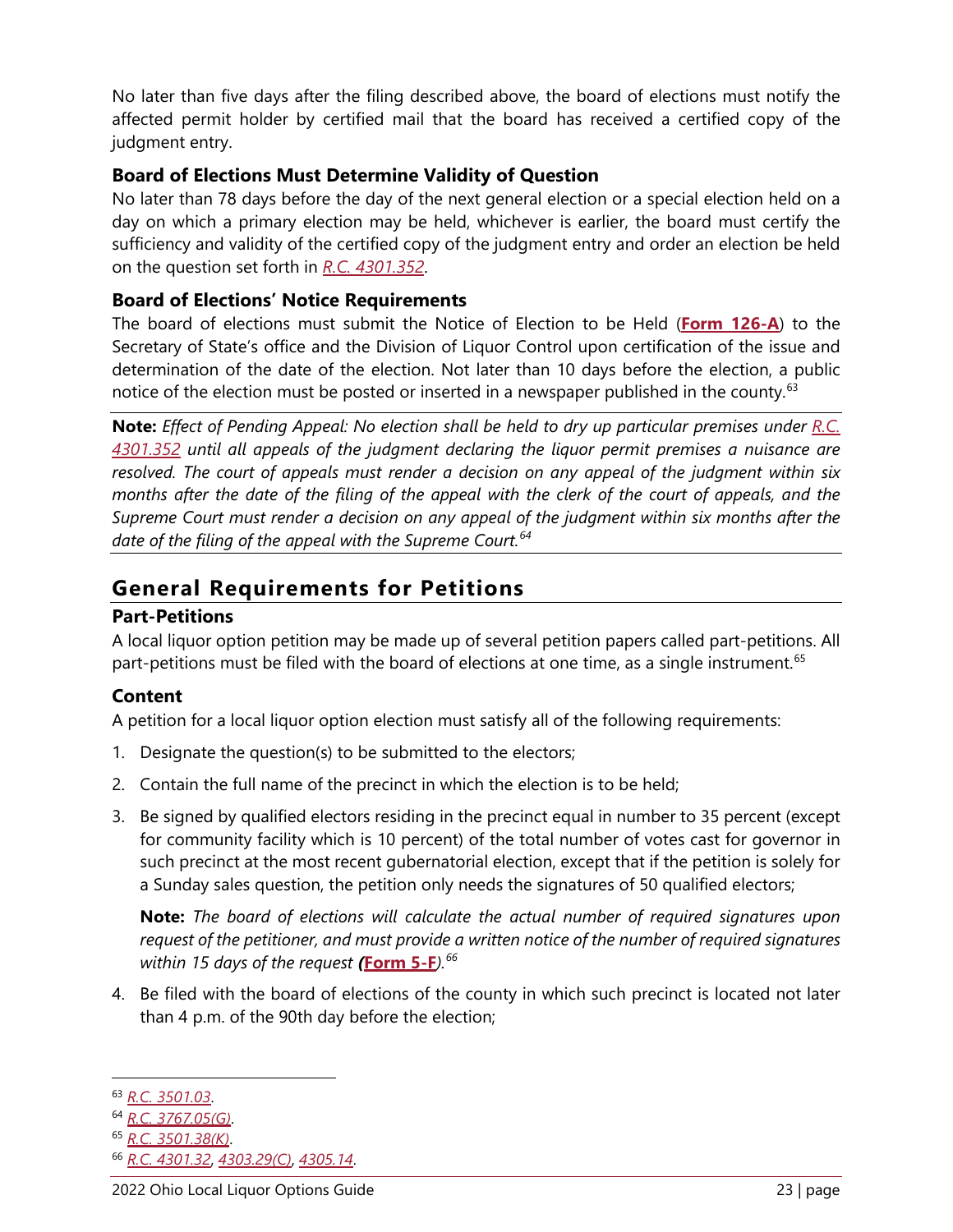- 5. Conform to all of the requirements for petitions established by *[R.C. 3501.38](http://codes.ohio.gov/orc/3501.38)*, *[3503.06\(C\)\(1\)\(a\)](http://codes.ohio.gov/orc/3503.06)* and *[3599.36](http://codes.ohio.gov/orc/3599.36)*, which include the following:
	- Only registered voters who live in the specified precinct are eligible to sign the petition. Each signer must be registered to vote in the precinct by the date the petition is filed with the board of elections.
	- Signatures must be cursive and be affixed in ink. In the space beneath or next to signature, each signer may also print their r name to clearly identify their signature.
	- Each signer must place on the petition, after their name, the date of signing and the location of the voting residence, including the full street address. The voting address on the petition must be the address appearing in the registration records at the board of elections as of the date the petition is filed.
	- Except as otherwise provided in *[R.C. 3501.382](http://codes.ohio.gov/orc/3501.382)*, each signer may only sign their own name on any petition. A power of attorney does not authorize anyone to affix someone's signature to a petition.
	- On each petition paper, the circulator must indicate the number of signatures contained thereon and sign a statement, made under penalty of election falsification, that they witnessed the affixing of every signature, that all signers were to the best of their knowledge and belief qualified to sign, and that every signature is to the best of their knowledge and belief the signature of the person whose signature it purports to be or of an attorney in fact acting pursuant to *[R.C. 3501.382](http://codes.ohio.gov/orc/3501.382)*.
	- If a circulator knowingly permits an unqualified person to sign a petition paper or permits a person to write a name other than their own on a petition paper, that entire petition paper is invalid; otherwise, the signature of a person not qualified to sign shall be rejected, but shall not invalidate the other valid signatures on the paper.
	- Before filing the petition with the board of elections, the circulator may strike out any signature they do not wish to present as a part of the petition.
	- Any signer or attorney in fact acting pursuant to *[R.C. 3501.382](http://codes.ohio.gov/orc/3501.382)* may strike their signature from a petition at any time before the petition is filed with the board of elections. No signature may be removed after the petition is filed.
	- No alterations, corrections, or additions may be made to a petition, and no petition may be withdrawn, after it is filed with the board of elections.
	- All petitions must include the following statement in bold faced, capital letters:

### **WHOEVER COMMITS ELECTION FALSIFICATION IS GUILTY OF A FELONY OF THE FIFTH DEGREE.**

• All separate petition papers must be filed at the same time, as one instrument.

**Note:** *A circulator is not required to be an elector, but must be at least 18 years of age.*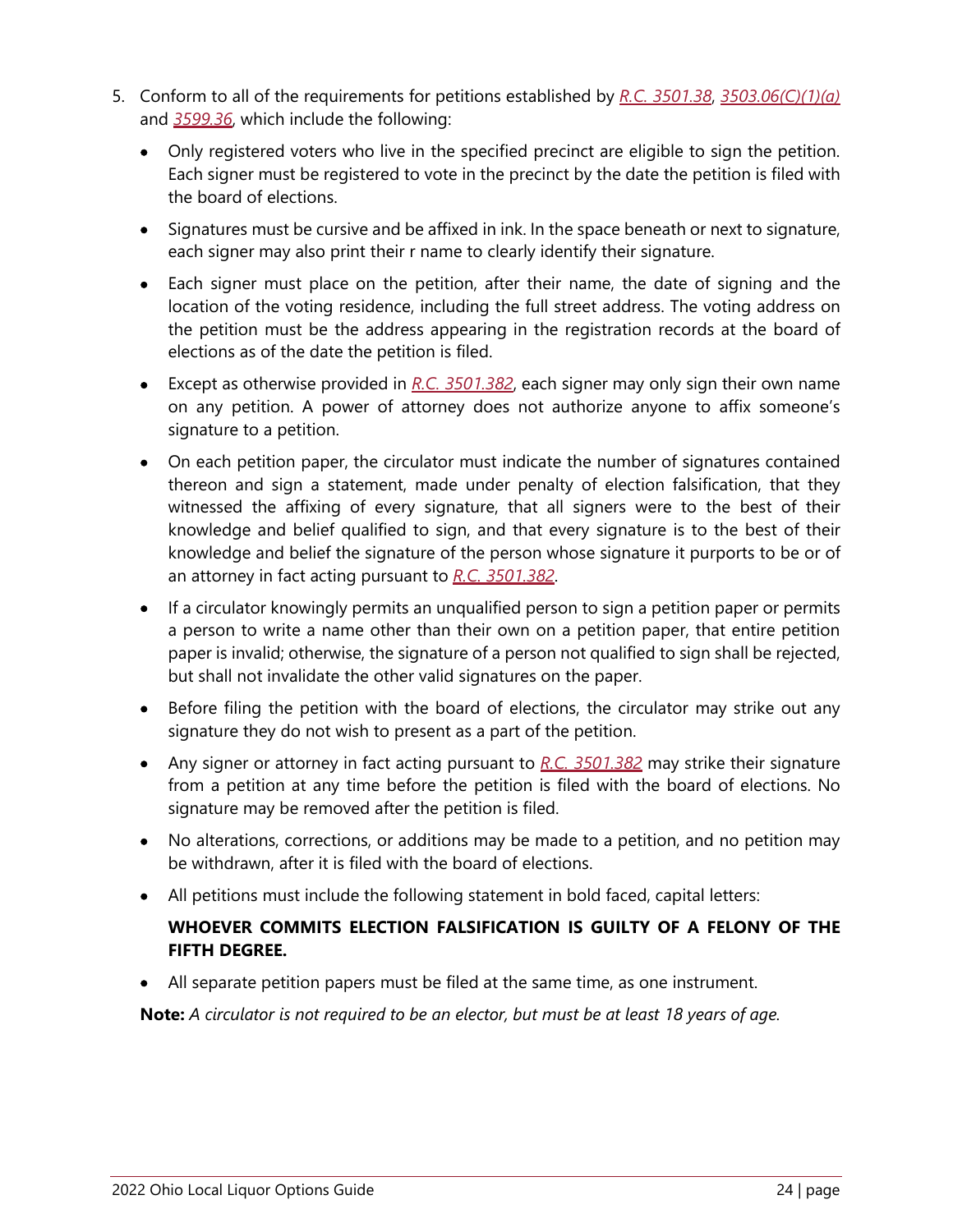# <span id="page-27-0"></span>**List of Permit Holders**

If a petitioner is circulating a petition regarding a local liquor option for beer (**[Form 5-A](https://www.sos.state.oh.us/globalassets/elections/forms/5-a.pdf)**), one of the four questions (**[Form 5-C](https://www.sos.state.oh.us/globalassets/elections/forms/5-c.pdf)**), Sunday sales (**[Form 5-D](https://www.sos.state.oh.us/globalassets/elections/forms/5-d.pdf)**), or a portion of the precinct (**[Forms 5-P](https://www.sos.state.oh.us/globalassets/elections/forms/5-p.pdf)** and **[5-Q](https://www.sos.state.oh.us/globalassets/elections/forms/5-q.pdf)**), the petitioner must attach to every part-petition a copy of the list provided by the Department of Liquor Control of permit holders who would be affected by the local liquor option election. A part-petition circulated without this list attached is invalid.

**Note:** *If the results of an election that will affect only a portion of a precinct would not affect any permit holder, neither the petitioner nor the board of elections must follow any of the steps regarding obtaining a list of permit holders from the Division of Liquor Control, attaching a list to the petition*  while circulating, notifying any permit holders, and submitting an affidavit on <mark>[Form 5-N](https://www.sos.state.oh.us/globalassets/elections/forms/5-n.pdf)</mark>.<sup>[67](#page-27-1)</sup>

Upon filing the petition **[Form 5-A](https://www.sos.state.oh.us/globalassets/elections/forms/5-a.pdf)***,* **[5-C](https://www.sos.state.oh.us/globalassets/elections/forms/5-c.pdf)***,* **[5-D](https://www.sos.state.oh.us/globalassets/elections/forms/5-d.pdf)***,* **[5-P](https://www.sos.state.oh.us/globalassets/elections/forms/5-p.pdf)***,* **or [5-Q](https://www.sos.state.oh.us/globalassets/elections/forms/5-q.pdf)** the petitioner must also submit an affidavit (**[Form 5-N](https://www.sos.state.oh.us/globalassets/elections/forms/5-n.pdf)**) attesting that each part-petition was circulated with the list of all potentially affected permit holders, and that each permit holder was notified of the local liquor option election as required by law. $68$ 

<span id="page-27-1"></span><sup>67</sup> *[R.C. 4301.332\(A\)](http://codes.ohio.gov/orc/4301.332)*.

<span id="page-27-2"></span><sup>68</sup> *[R.C. 4301.33](http://codes.ohio.gov/orc/4301.33)*, *[4305.14](http://codes.ohio.gov/orc/4305.14)*.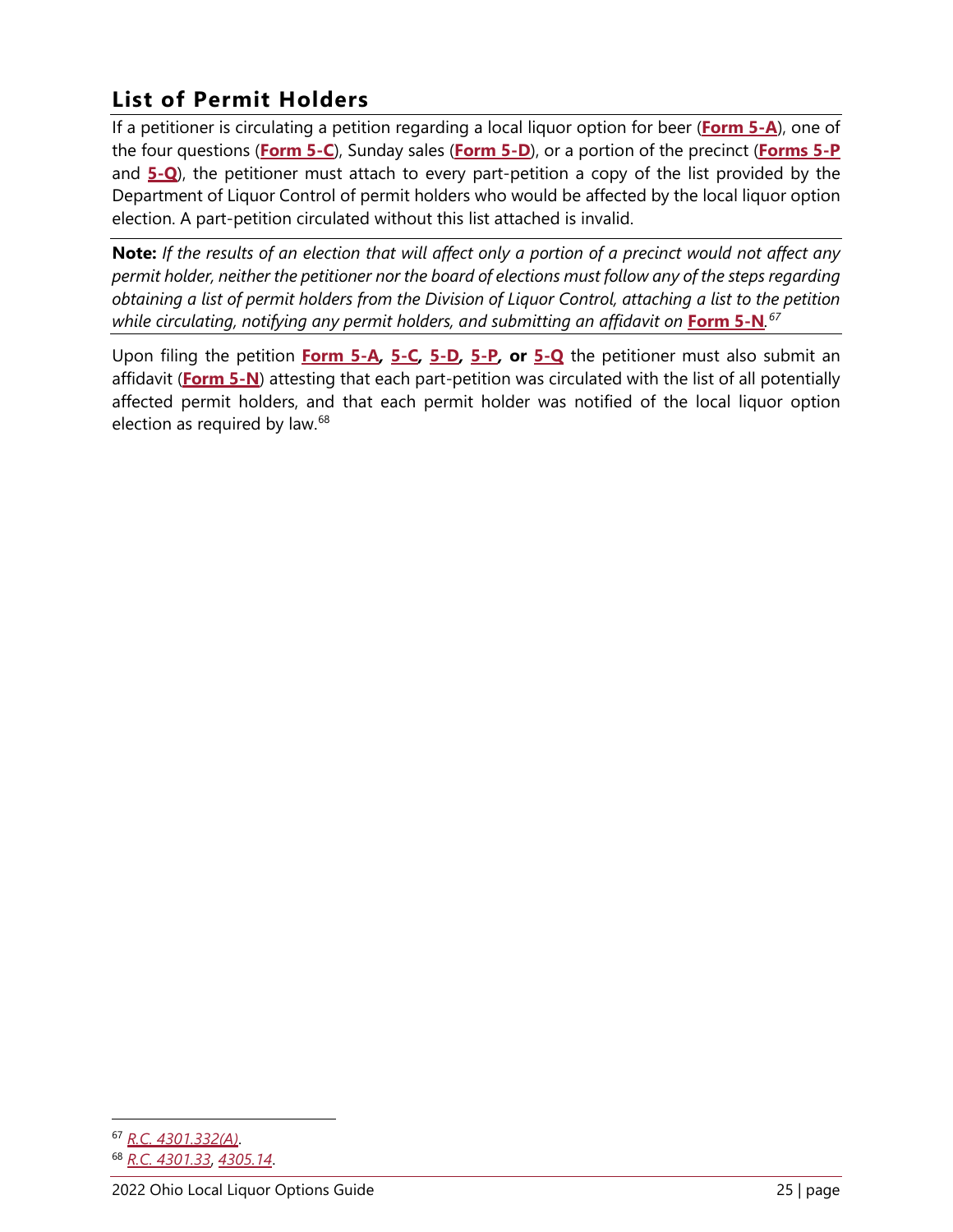# <span id="page-28-0"></span>**Street Listing**

The following is a sample from a county precinct finder from which a sample local liquor option street listing was created.

| <b>Street Name</b>       |       | <b>House</b><br><b>Numbers</b> |              | <b>Precinct</b> |
|--------------------------|-------|--------------------------------|--------------|-----------------|
| <b>Hammond Street</b>    |       | 14 thru 44                     | (Odd & Even) | $4-G$           |
| Harding Lane             |       | 500 thru 568                   | (Odd & Even) | $1-G$           |
| <b>Harrison Street</b>   | East  | <b>All Numbers</b>             |              | $3 - A$         |
| <b>Harrison Street</b>   | West  | 15 thru 83                     | (Odd & Even) | $3-E$           |
|                          |       | 97 thru 125                    |              | $3-C$           |
| <b>Heather Drive</b>     |       | 22 thru 63                     | (Odd & Even) | $3-G$           |
| Hedgerow Lane            |       | 15 thru 48                     | (Odd & Even) | $2-D$           |
| <b>Wabash Street</b>     |       | <b>All Numbers</b>             |              | $3-F$           |
| Washington Street        | North | 5 thru 39                      | (Odd & Even) | $3-C$           |
|                          |       | 51 thru 148                    | (Odd & Even) | $4-E$           |
|                          |       | 153 thru 311                   | (Odd Only)   | $4 - B$         |
|                          |       | 172 thru 210                   | (Even Only)  | $4-A$           |
|                          |       | 233 thru 311                   | (Odd & Even) | $4 - B$         |
|                          |       | 337 thru 448                   | (Odd & Even) | $4-C$           |
| <b>Washington Street</b> | South | 18 thru 146                    | (Odd & Even) | $3-C$           |
|                          |       | 162 thru 2402                  | (Even Only)  | $3-C$           |
|                          |       | 161 thru 245                   | (Odd Only)   | $3-E$           |
| <b>Wells Street</b>      |       | <b>All Numbers</b>             |              | $4-F$           |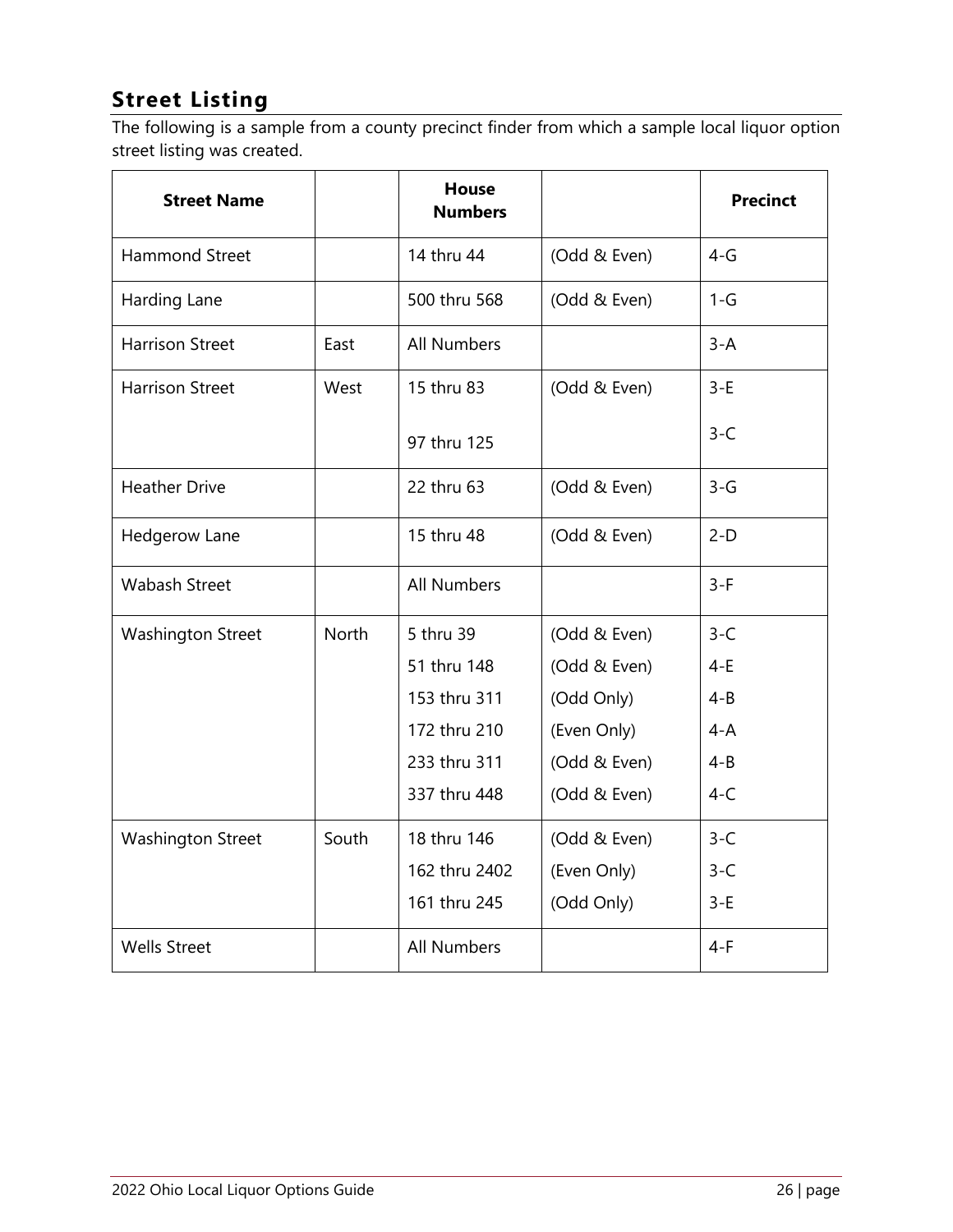If precinct 3-C were having a local liquor option election, the street listing that should be given to the petitioner at the time they receive the petitions should appear as follows:

| 1. Harrison St.   | West  | $97 - 125$    | (Odd and Even) |
|-------------------|-------|---------------|----------------|
| 2. Washington St. | North | $5 - 39$      | (Odd and Even) |
| 3. Washington St. | South | 18 - 146      | (Odd and Even) |
| 4. Washington St. | South | 162 - 240 1/2 | (Even Only)    |

If a precinct includes rural streets and roads that are not numbered, they should be listed by route number, township and box number (if assigned by post office) and should appear as follows:

| 1. Harrison St.   | (Liberty Twp.) Boxes 1-100 |                |  |
|-------------------|----------------------------|----------------|--|
| 2. Washington St. | (Smith Twp.)               |                |  |
| 3. Washington St. | (Main Twp.) Boxes 1-36     | (Odd and Even) |  |

If a rural road is in the process of being assigned house numbers by the county or other political subdivision, the road should appear as follows:

| State Route #1   | (Liberty Twp.) | Boxes 1-100    |
|------------------|----------------|----------------|
| As of 2-27-2013: | Boxes 1-29     | (Odd and Even) |

Both the old and new information should be listed for these roads, because it may take some time before the new numbering system is fully implemented and in general use by the public. Current permit holders would most likely be listed under the old information until some sort of update is completed at the Department of Liquor Control.

**Note:** *Any time a rural road is listed with a township, the board of elections that receives a permit holder list must verify each name on the list and make sure that it is located within the precinct in which the local liquor option election is to be held. There is a possibility that other permit holders outside the precinct in question will be listed, since the Division of Liquor Control will be accessing the entire road in the township, not just the precinct. Therefore, boards are cautioned to review carefully the permit holder list when unnumbered rural roads are part of the precinct, because boards*  will want to notify only permit holders affected by the election (i.e., only permit holders in the precinct *and not the entire township).*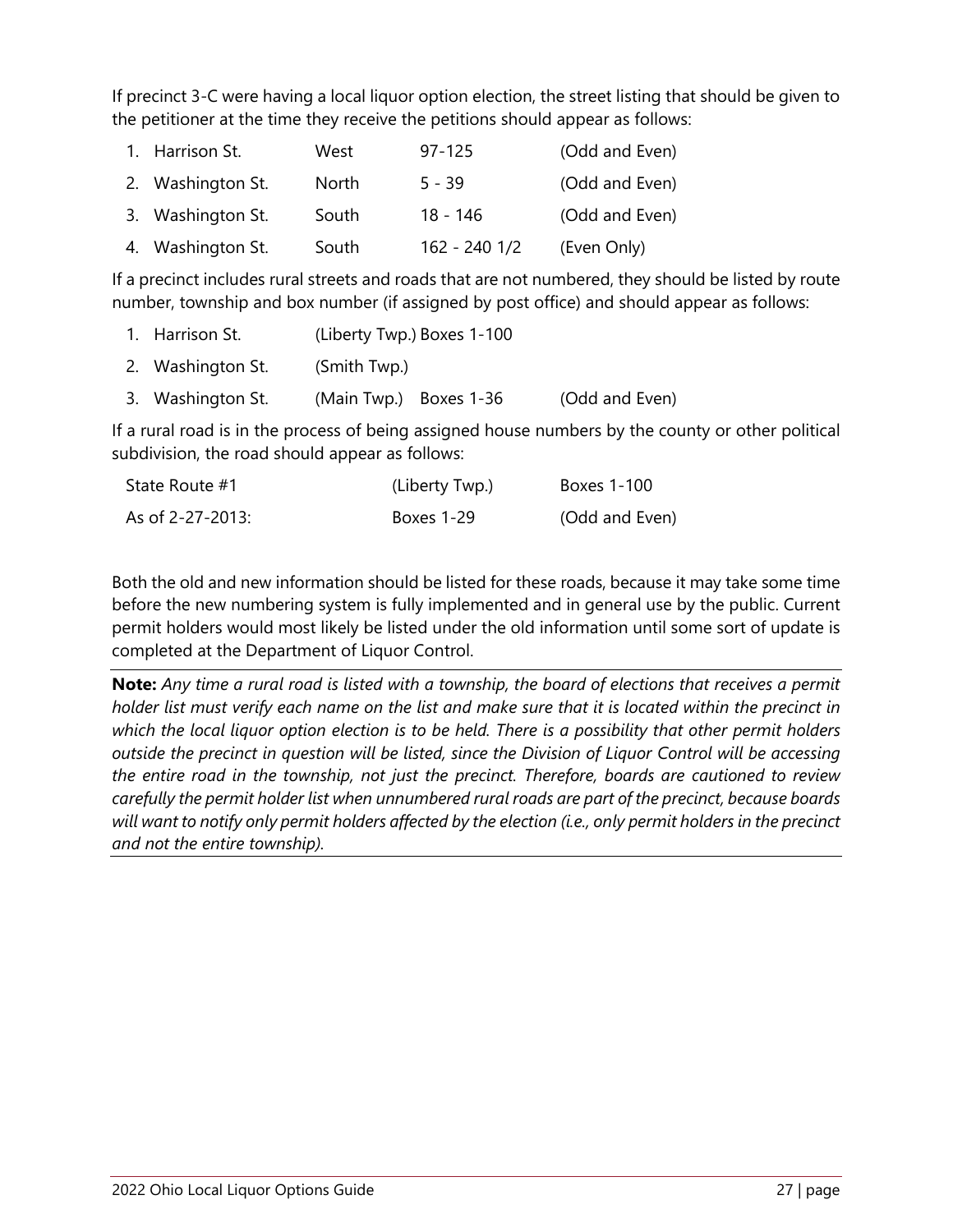# <span id="page-30-0"></span>**Local Liquor Option Election Results**

If a majority of electors vote "yes" on a ballot question, the sale of alcoholic beverages as specified in that question may be permitted in the manner described in the question and upon approval by the Department of Liquor Control.

Results of local liquor option elections are effective until another election on the same question is held. Four years must pass before the same question can be submitted to voters in the same territory. Therefore, a local liquor option question that appeared on the 2021 general election ballot cannot be submitted to voters in that precinct again until the 2025 general election.

The results of a local liquor option election under *[R.C. 4301.355](http://codes.ohio.gov/orc/4301.355)* regarding particular use at a specific location are effective at the specific location until another election is held. No subsequent election may be held regarding the same particular use at the specific location under *[R.C. 4301.355](http://codes.ohio.gov/orc/4301.355)* within four years. However, other precinct-wide local liquor option elections that may affect alcohol sales and consumption at that location may be held in the four-year period.

The results of a local liquor option election regarding a specific location under *[R.C. 4301.39\(G\) or](http://codes.ohio.gov/orc/4301.39)  [\(H\)](http://codes.ohio.gov/orc/4301.39)* are found under "Special Instructions" on page 18.

Periodically, the General Assembly will enact temporary legislation that allows more than one election on the same local liquor option question in the designated four-year period. Petitioners should contact their state legislators to determine whether the petitioners can take advantage of any such provision in the law.

# <span id="page-30-1"></span>**Protests [69](#page-30-2)**

All petitions filed with a board of elections must be open for public inspection under reasonable rules adopted by the board of elections. $70$ 

A protest is the statutory method for challenging the validity or sufficiency of a petition. It must be made in writing and set forth the specific objections to the petition.

- 1. Protests may be filed by:
	- a. Any qualified elector eligible to vote on the question described in the petition;
	- b. For petition **[Forms 5-A](https://www.sos.state.oh.us/globalassets/elections/forms/5-a.pdf)***,* **[5-B](https://www.sos.state.oh.us/globalassets/elections/forms/5-b.pdf)***,* **[5-C](https://www.sos.state.oh.us/globalassets/elections/forms/5-c.pdf)***,* **[5-D](https://www.sos.state.oh.us/globalassets/elections/forms/5-d.pdf)***,* **[5-P](https://www.sos.state.oh.us/globalassets/elections/forms/5-p.pdf)***,* **and [5-Q](https://www.sos.state.oh.us/globalassets/elections/forms/5-q.pdf)**: A permit holder in the precinct.
- 2. Protests must be in writing and filed with the board of elections at which the petition was filed, no later than 4 p.m. of the 74th day before the election for which the petition qualified.
- 3. Upon filing of the protest, the board must promptly fix the time and place for a hearing and mail notice of the filing of the protest and the time and place for the hearing to the person who filed the petition. The board must also mail notice of the time and place of hearing to the person who filed the protest.
- 4. At the time and place fixed, the board must hear the protest and determine the validity or invalidity of the petition.

<span id="page-30-3"></span><span id="page-30-2"></span><sup>69</sup> *[R.C. 4301.33](http://codes.ohio.gov/orc/4301.33)*, *[4301.331](http://codes.ohio.gov/orc/4301.331)*, *[4301.332](http://codes.ohio.gov/orc/4301.332)*, *[4301.333](http://codes.ohio.gov/orc/4301.333)*, *[4305.14](http://codes.ohio.gov/orc/4305.14)*. <sup>70</sup> *[R.C. 149.011](http://codes.ohio.gov/orc/149.011)*.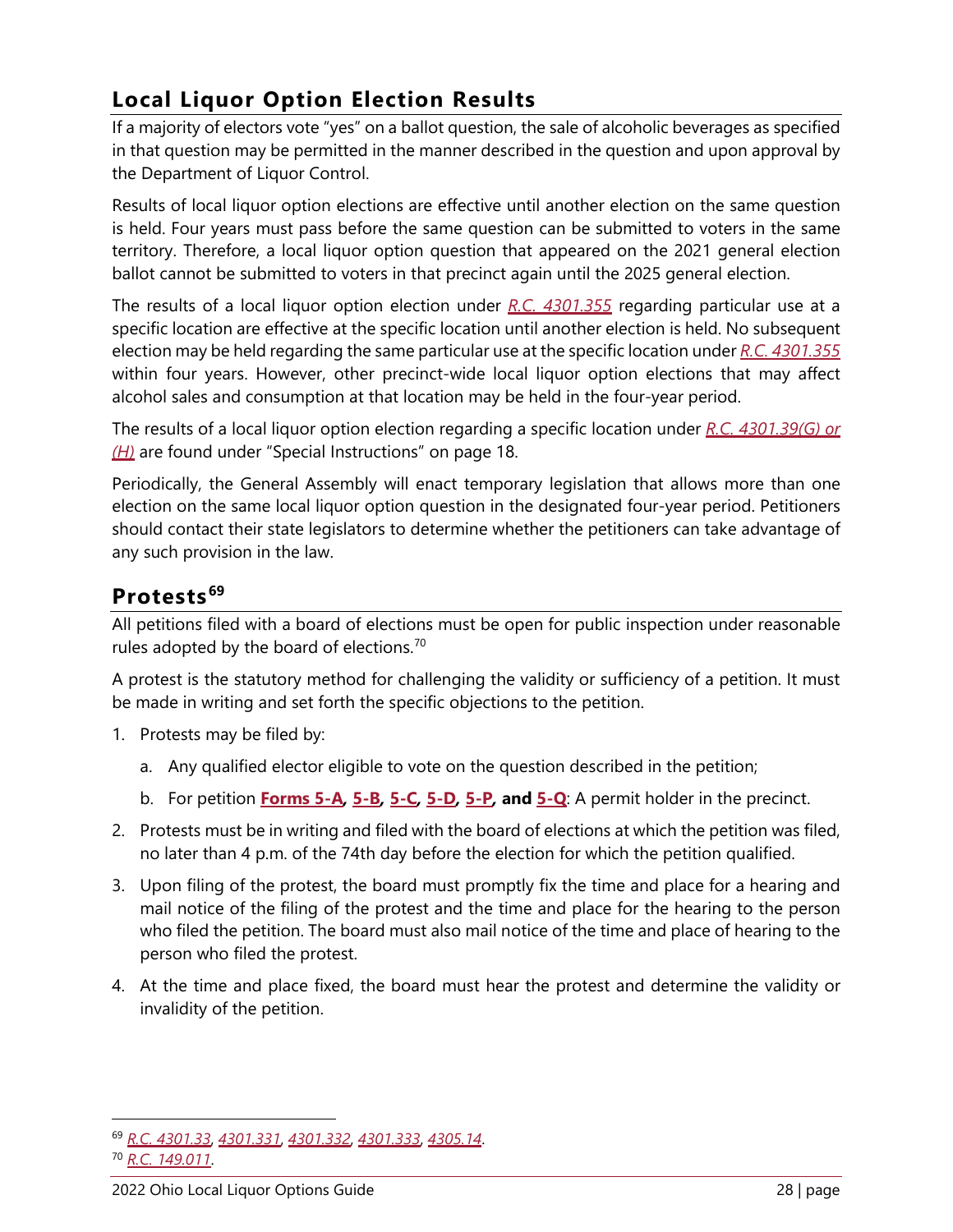# <span id="page-31-0"></span>**Inquiries**

For specific information concerning liquor permits, contact:

#### **Department of Commerce**

Division of Liquor Control 6606 Tussing Rd. P.O. Box 4005 Reynoldsburg, OH 43068-9005 (614) 644-2360 email: *[LiquorLicensingMailUnit@com.state.oh.us](mailto:LiquorLicensingMailUnit@com.state.oh.us) [www.com.ohio.gov/divisions-and-programs/liquor-control](http://www.com.ohio.gov/divisions-and-programs/liquor-control)*

For information regarding election questions, contact:

#### **Ohio Secretary of State**

Elections Division 22 North Fourth St., 15th Floor Columbus, OH 43215 (614) 466-2585 (877) 767-6446 TTY: (614) 728-3295 e-mail: *[election@OhioSoS.gov](mailto:election@OhioSoS.gov) [www.OhioSoS.gov](http://www.ohiosos.gov/)*

# <span id="page-31-1"></span>**Local Liquor Option Forms**

Prescribed forms related to the placement of local liquor option questions may be found on the Secretary of State's website here: [https://www.OhioSoS.gov/elections/elections-officials/forms](https://www.ohiosos.gov/elections/elections-officials/forms-petitions/)*[petitions/](https://www.ohiosos.gov/elections/elections-officials/forms-petitions/)*